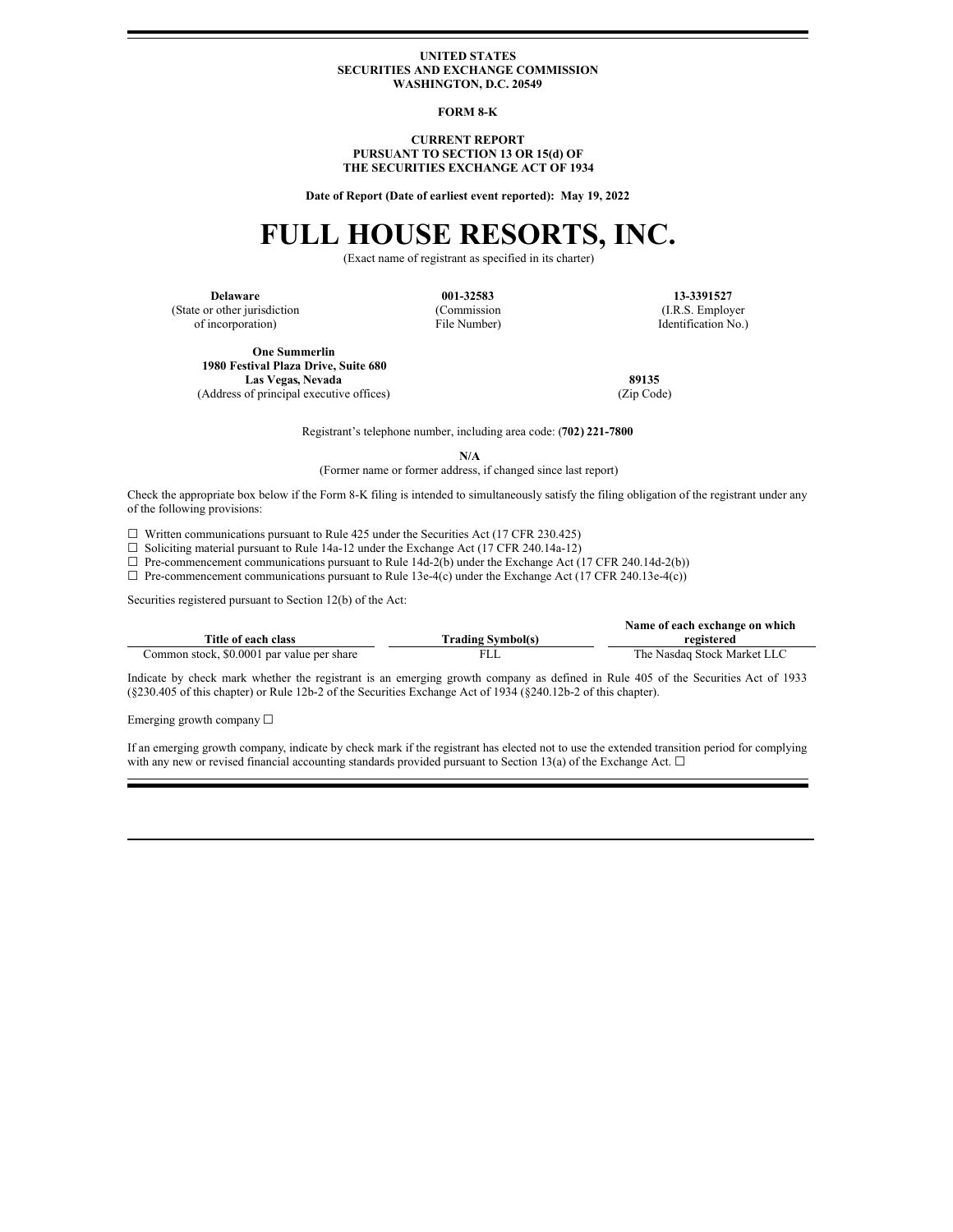#### Item 5.02 Departure of Directors or Certain Officers; Election of Directors; Appointment of Certain Officers; Compensatory **Arrangements of Certain Officers**

On May 19, 2022, Full House Resorts, Inc. (the "Company") entered into a new employment agreement (the "Employment Agreement") with Lewis A. Fanger, pursuant to which Mr. Fanger will continue to serve as the Company's Senior Vice President, Chief Financial Officer and Treasurer through May 19, 2025. The Employment Agreement is substantially similar to Mr. Fanger's prior employment agreement that expired on May 17, 2022, other than an increase in his annual base salary to \$425,000. Mr. Fanger continues to serve on the Company's Board of Directors (the "Board"). Subject to the Board's fiduciary duties, the Company agreed to cause Mr. Fanger to be nominated to stand for election to the Board at any meeting of the stockholders of the Company during which any such election is held during the term of the Employment Agreement. Mr. Fanger will not receive any additional compensation for his service as a member of the Board. In the event Mr. Fanger is no longer employed by the Company for any reason, Mr. Fanger agreed to resign from the Board effective as of the last day of his employment. The Employment Agreement is substantially similar to Mr. Fanger's prior employment agreement, and provides that:

- In addition to his base salary, Mr. Fanger has an opportunity to earn an annual discretionary cash performance bonus, based on achievement of individual and Company-based performance criteria established by the Board or its compensation committee, in consultation with the chief executive officer, as applicable.
- Each year, the Company will issue long-term incentives under the Company's 2015 Equity Incentive Plan, as amended from time to time, to Mr. Fanger, consisting of a mix of stock options, restricted stock grants or other equity-based awards. The annual long-term incentive grant is expected to approximate 125% of Mr. Fanger's base salary then in effect (including, in the case of options, as determined by a Black-Scholes valuation), though the Board or its compensation committee retains discretion to adjust such percentage based on the advice of its compensation consultant and for circumstances applicable to the Company and Mr. Fanger.
- Mr. Fanger is entitled to (i) participate in customary health and employee benefit plans on the same basis as they are available to other senior executives, and (ii) Company-paid life insurance and disability policies each in the amount of \$425,000.
- Upon Mr. Fanger's termination of employment due to death or disability, all vested and outstanding stock options held by Mr. Fanger on the termination date may be exercised. In addition to those already vested, each outstanding, unvested stock option, restricted stock, or other equity-based award held by Mr. Fanger shall conditionally vest and become exercisable with respect to the number of shares underlying each such award that would have vested over the one-year period immediately following the termination date, had Mr. Fanger remained employed by the Company during such one-year period. The remaining unvested portion of each award will terminate.
- If Mr. Fanger's employment is terminated by the Company without "Cause" or by Mr. Fanger for "Good Reason" (each, as defined in the Employment Agreement), then, in addition to accrued amounts, Mr. Fanger will be entitled to receive the following payments and benefits:
	- cash severance in the aggregate amount equal to (i) a pro-rata bonus equal to the average of the cash portion of annual bonuses earned in the immediately preceding two years; and (ii) one year's salary, each payable in installments for one year after the termination date or, if the termination occurs within six months following a change in control, in a lump sum;
	- o any unpaid annual bonus to which Mr. Fanger would have become entitled for the calendar year of the Company that ends prior to the calendar year in which the termination date occurs had Mr. Fanger remained employed through the payment date, payable in a single lump-sum payment on the date on which annual bonuses are paid to Company's senior executives generally for such calendar year, but in no event later than March 15th of the calendar year immediately following the calendar year in which the termination date occurs, with the actual date within such period determined by the Company in its sole discretion; and
	- o Company-paid healthcare continuation coverage for Mr. Fanger and his dependents for one year after the termination date, unless covered or eligible to be covered by comparable insurance by a subsequent employer.

Mr. Fanger's right to receive the severance payments and benefits (either in connection with a change in control or outside the change in control context) described above is subject to the delivery of an effective mutual general release of claims. The Employment Agreement also contains confidentiality, non-solicitation and non-competition provisions.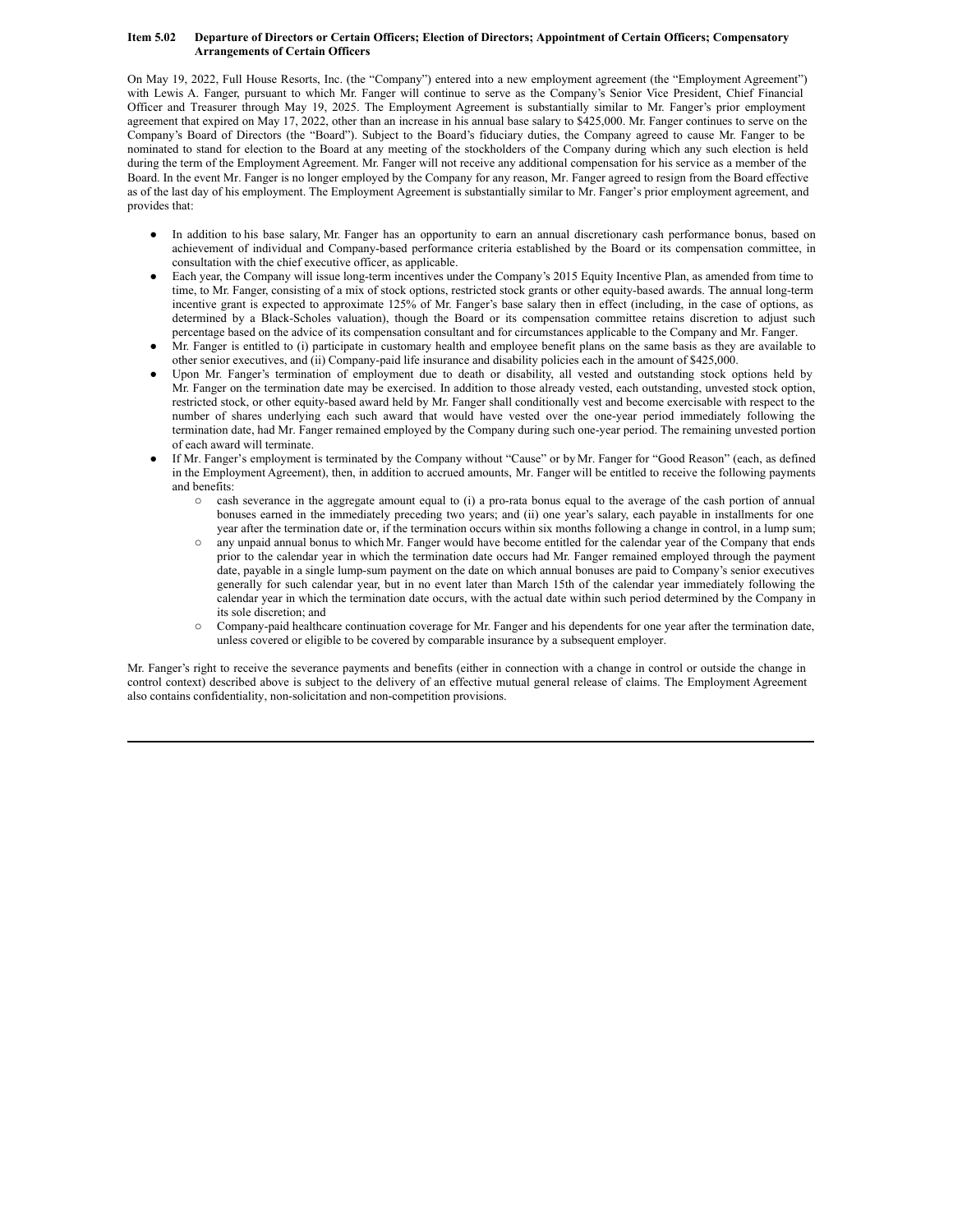A copy of the Employment Agreement is filed with this Form 8-K and attached hereto as Exhibit 10.1. The foregoing description of the Employment Agreement is qualified in its entirety by reference to the full text of the Employment Agreement, which is incorporated herein by reference.

#### **Item 5.07 Submission of Matters to a Vote of Security Holders**

On May 19, 2022, the Company held its Annual Meeting of Stockholders. A total of 29,287,030 shares (85.3% of shares outstanding as of the record date) of the Company's common stock were present or represented by proxy at the meeting. The results of stockholder voting on the four proposals presented were as follows:

*Proposal 1* – Stockholders elected the following nine directors nominated by the board of directors, to serve until the 2023 annual meeting of stockholders or until their successors are duly elected and qualified:

| <b>Director Nominee</b> | For        | Against   | Abstain | <b>Broker Non-Votes</b> |
|-------------------------|------------|-----------|---------|-------------------------|
| Kenneth R. Adams        | 21,966,106 | 1,743,774 | 509,025 | 5,068,125               |
| Carl G. Braunlich       | 21,874,949 | 1,835,453 | 508,503 | 5,068,125               |
| Lewis A. Fanger         | 21,524,774 | 2,185,992 | 508,139 | 5,068,125               |
| Eric J. Green           | 23,643,218 | 66.991    | 508,696 | 5,068,125               |
| Lynn M. Handler         | 22,368,268 | 1,197,418 | 653.219 | 5,068,125               |
| Michael A. Hartmeier    | 23,677,457 | 31.547    | 509,901 | 5,068,125               |
| Daniel R. Lee           | 23,628,213 | 82,409    | 508,283 | 5,068,125               |
| Kathleen M. Marshall    | 21,896,987 | 1,813,441 | 508,477 | 5,068,125               |
| Michael P. Shaunnessy   | 21.937.709 | 1.772.481 | 508.715 | 5.068.125               |

*Proposal 2* – Stockholders ratified the appointment of Deloitte & Touche LLP as the Company's independent registered public accounting firm for 2022:

| For                       | aginci<br> | hetoir  | Non-<br>⁄ otes<br>Broker |
|---------------------------|------------|---------|--------------------------|
| 18<br>י הר<br>768.<br>20. | h          | 502.236 |                          |

*Proposal 3* – Stockholders approved, on an advisory basis, the Company's named executive officer compensation as disclosed in the 2022 proxy statement:

| For    | .gainst                      | hstain  | <b>Broker Non-Votes</b> |
|--------|------------------------------|---------|-------------------------|
| 100.21 | $- -$<br>$\cdots$<br>.<br>-- | 660.91' | 068                     |

#### **Item 8.01 Other Events**

On May 19, 2022, the composition of three committees of the Board was changed. Effective immediately, the audit committee now consists of Kenneth Adams, Kathleen Marshall, and Michael Shaunnessy, with Mr. Shaunnessy serving as its chair. The nominating and corporate governance committee now consists of Carl Braunlich, Eric Green, Lynn Handler and Michael Hartmeier, with Mr. Hartmeier serving as its chair. The compliance committee now consists of Kenneth Adams, Carl Braunlich, Lynn Handler, Daniel R. Lee and Kathleen Marshall, with Mr. Adams serving as its chair.

#### **Item 9.01 Financial Statements and Exhibits**

| (d) | Exhibits |                                                                                                             |
|-----|----------|-------------------------------------------------------------------------------------------------------------|
|     | No.      | <b>Description</b>                                                                                          |
|     | 10.1     | Employment Agreement, dated May 19, 2022, between Full House Resorts, Inc. and Lewis A. Fanger              |
|     | 104      | Cover Page Interactive Data File - the cover page XBRL tags are embedded within the Inline XBRL<br>document |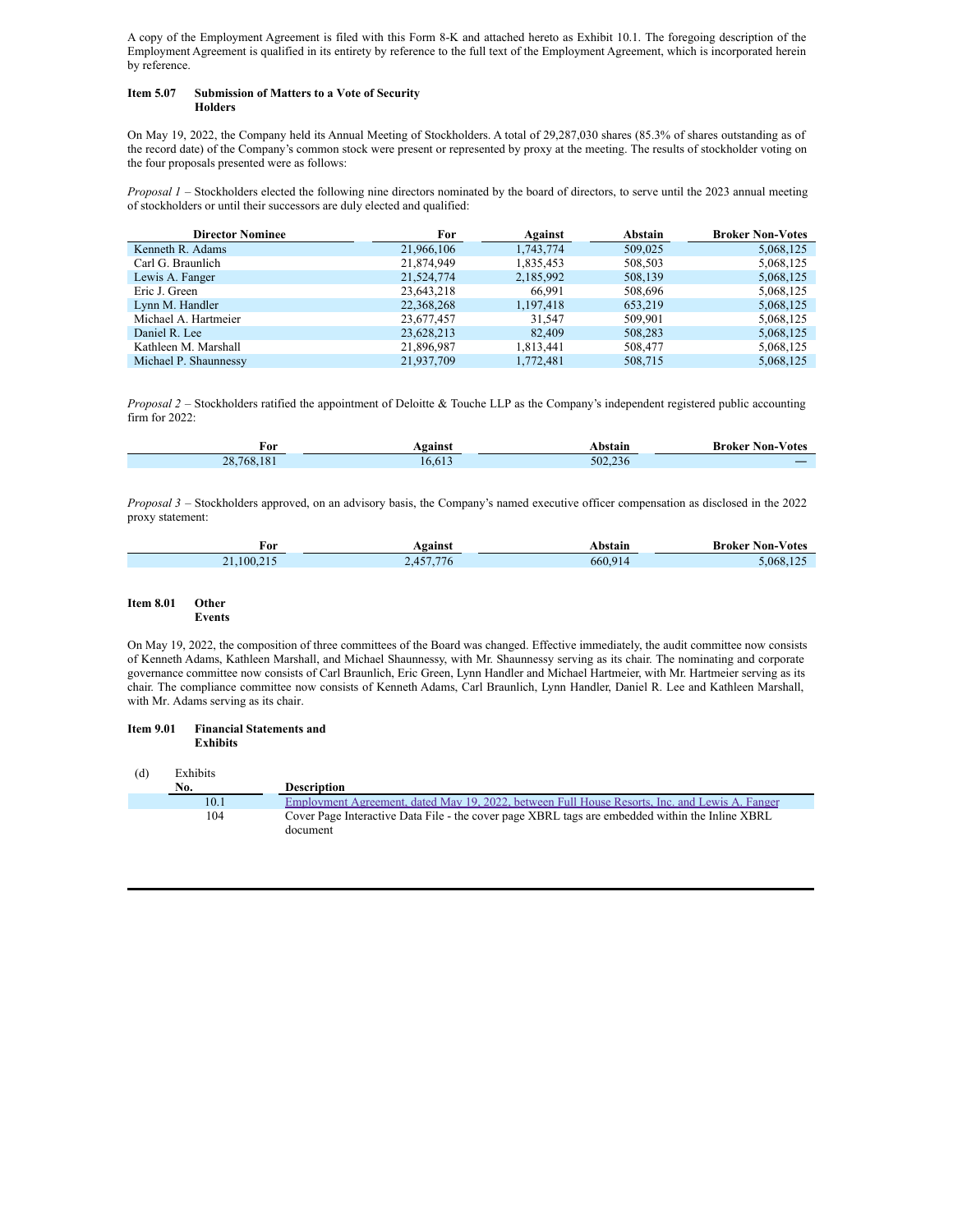# **SIGNATURES**

Pursuant to the requirements of the Securities Exchange Act of 1934, the registrant has duly caused this report to be signed on its behalf by the undersigned hereunto duly authorized.

# **Full House Resorts, Inc.**

Date: May 23, 2022 /s/ Lewis A. Fanger

Lewis A. Fanger, Senior Vice President, Chief Financial Officer & Treasurer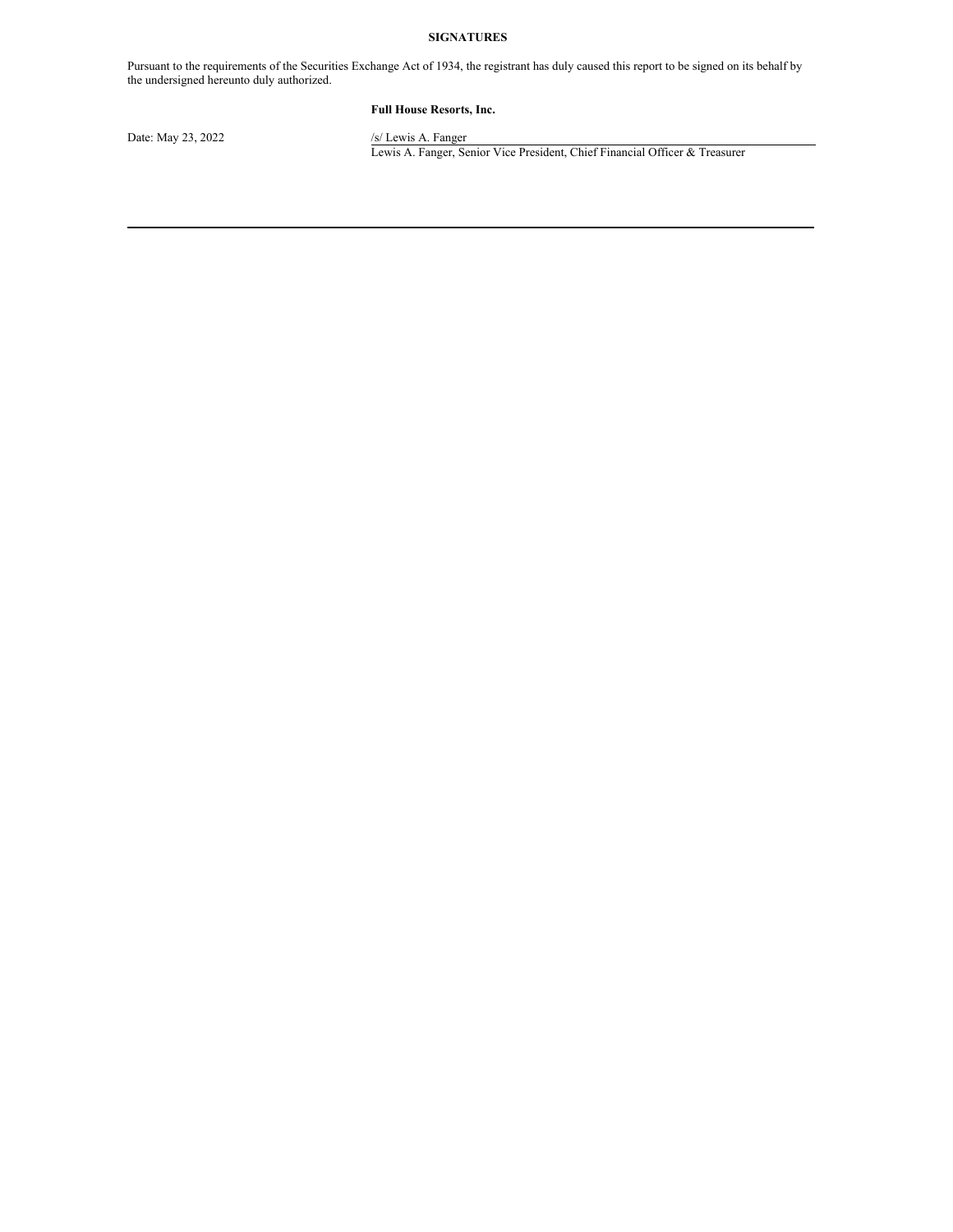#### EMPLOYMENT AGREEMENT

THIS EMPLOYMENT AGREEMENT (the "Agreement") is made effective as of May 19, 2022 (the 'Effective Date'') by and between FULL HOUSE RESORTS, INC., a Delaware corporation ("Company"), and LEWIS A. FANGER, an individual ("Executive"), with respect to the following facts and circumstances:

#### RECITALS

Company desires to retain Executive as Senior Vice President, Chief Financial Officer and Treasurer of Company on the terms and conditions set forth herein. Executive desires to be retained by Company in such capacity, on the terms and conditions and for the consideration set forth below.

NOW, THEREFORE, in consideration of the mutual promises, covenants and agreements set forth herein, the parties hereto agree as follows:

#### ARTICLE 1

# EMPLOYMENT AND TERM

1.1 Employment; Position. Company agrees to engage Executive in the capacity as Senior Vice President, Chief Financial Officer and Treasurer of Company, and Executive hereby accepts such engagement by Company upon the terms and conditions specified below.

1.2 Term. The term of this Agreement shall commence on the date hereof and shall continue in force until May 19, 2025 or such earlier date that Executive's employment is terminated under Article 6 below (such period referred to herein as the "Term"). Executive's employment hereunder is terminable at will by Company or by Executive at any time (for any reason or for no reason), subject to the provisions of Article 6 below.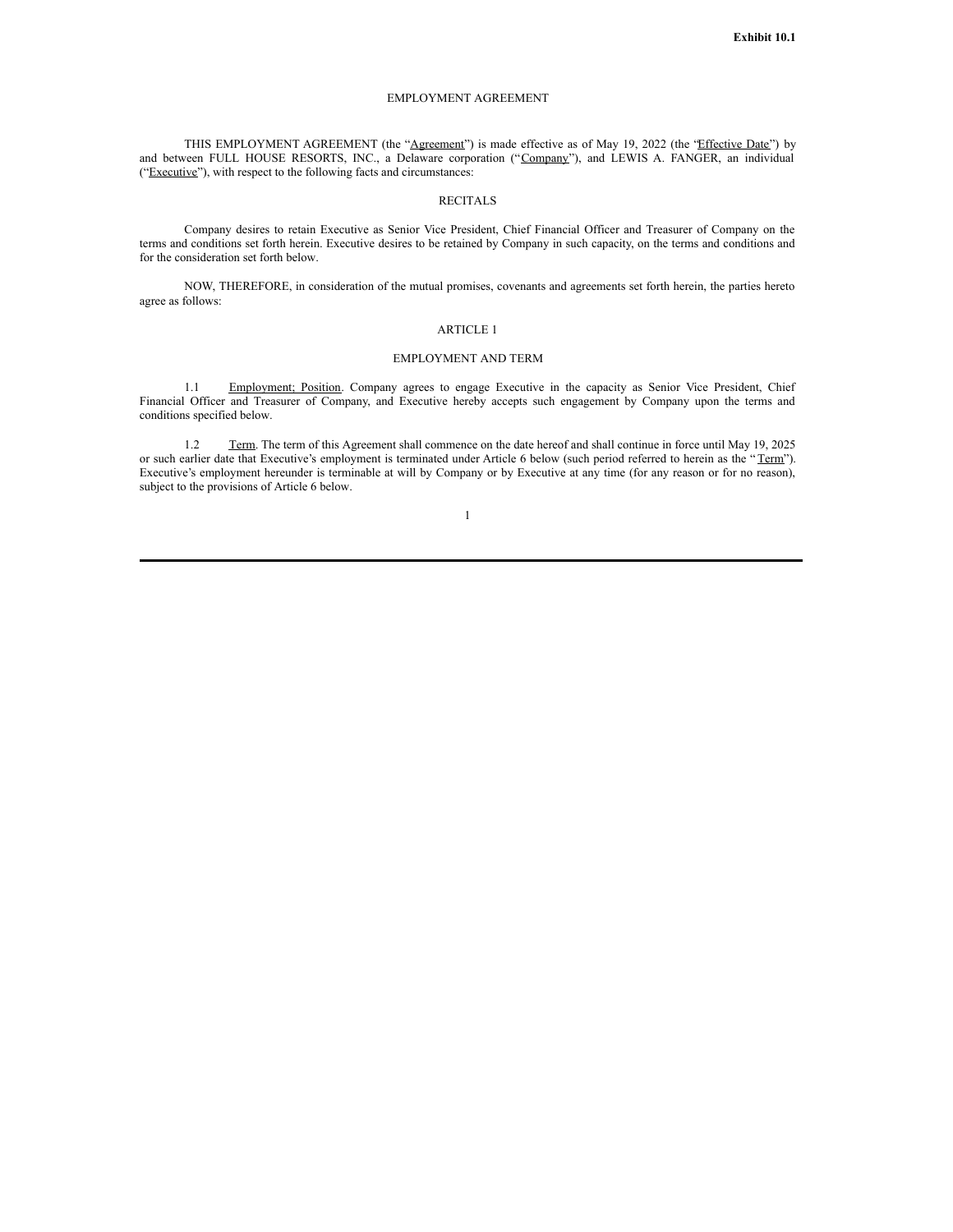## ARTICLE 2

#### DUTIES OF EXECUTIVE

2.1 Duties. Executive shall perform all the duties and obligations generally associated with the position of Senior Vice President, Chief Financial Officer and Treasurer, as chief financial officer with responsibility for supervision of the financial, financial reporting and accounting functions of the Company and its subsidiaries and any affiliates thereof, subject to the control and supervision of the Chief Executive Officer, and such other executive duties consistent with the foregoing as may be assigned to him from time to time by the Chief Executive Officer of Company. Executive shall report to the Chief Executive Officer and shall be appointed by the Board of Directors ("Board") as a corporate officer of the Company at all times during the Term. Effective as of February 16, 2022, the Board nominated Executive to stand for election at the 2022 annual stockholder meeting and until his successor has been duly elected and qualified. Subject to Executive continuing to meet the qualifications and other criteria as determined by the Nominating & Corporate Governance Committee and/or the Board, from time to time required to be a director, and compliance with all fiduciary duties, the Company agrees to cause Executive to be nominated to stand for election to the Board at any meeting of the stockholders of the Company during which any such election is held during the Term and Executive's term as director will immediately expire if he is not re-elected. Executive hereby agrees to serve as a member of the Board without additional compensation. Executive hereby irrevocably covenants and agrees that in the event Executive is no longer employed by the Company for any reason whatsoever, Executive shall resign from the Board should the Board request such resignation, effective the same day as Executive's last day of employment. Executive shall perform the services contemplated herein faithfully, diligently, to the best of his ability and in the best interests of Company. Executive shall devote all his business time and efforts to the rendition of such services, subject to and as provided in Section 2.3 below. Executive shall, at all times, perform such services in compliance with, and to the extent of his authority, shall to the best of his ability cause Company to be in compliance with, any and all laws, rules and regulations applicable to Company of which Executive is aware. Executive may rely on Company's inside counsel and outside lawyers, other executives and other professional advisors in connection with such matters. Executive shall, at all times during the Term, in all material respects adhere to and obey any and all written internal rules and regulations governing the conduct of Company's employees, as established or modified from time to time; provided, however, in the event of any conflict between the provisions of this Agreement and any such rules or regulations, the provisions of this Agreement shall control.

2.2 Location of Services. Executive's principal place of employment shall be at Company's headquarters at such location as Executive and the Chief Executive Officer shall agree upon. Executive understands he will be required to travel to Company's various operations as part of his employment. Such locations include but are not limited to Cripple Creek, Colorado; Rising Sun, Indiana; Waukegan, Illinois; Bay St. Louis, Mississippi; Fallon, Nevada; and Incline Village, Nevada.

2.3 Exclusive Service. Except as otherwise expressly provided herein, Executive shall devote his entire business time, attention, energies, skills, learning and best efforts to the business of Company. Executive may participate in social, civic, charitable, religious, business, educational or professional associations and serve on the boards of directors of companies, so long as such participation does not materially interfere with the duties and obligations of Executive hereunder. This Section 2.3, however, shall not be construed to prevent Executive from making passive outside investments so long as such investments do not require material time of Executive or otherwise interfere with the performance of Executive's duties and obligations hereunder. Executive shall not make any investment in an enterprise that competes with Company without the prior written approval of the Company after full disclosure of the facts and circumstances; provided, however, that this sentence shall not preclude Executive from owning up to one percent (1%) of any class of the securities of a publicly-traded entity (a "Permissible Investment"). During the Term, Executive shall not directly or indirectly work for or provide services to or, except as permitted above, own an equity interest in any person, firm or entity engaged in the casino gaming, card club or horse racing business. In this regard, Executive acknowledges that the gaming industry is national in scope and that accordingly this covenant shall apply throughout the United States.

Licensing. Executive shall apply for all applicable gaming licenses within the time periods required by the applicable gaming regulatory bodies governing the jurisdictions in which the Company and its subsidiaries do business. Executive shall comply with all licensing requirements and Company policies governing the same. Company shall bear all expenses incurred in connection with such applications and licenses.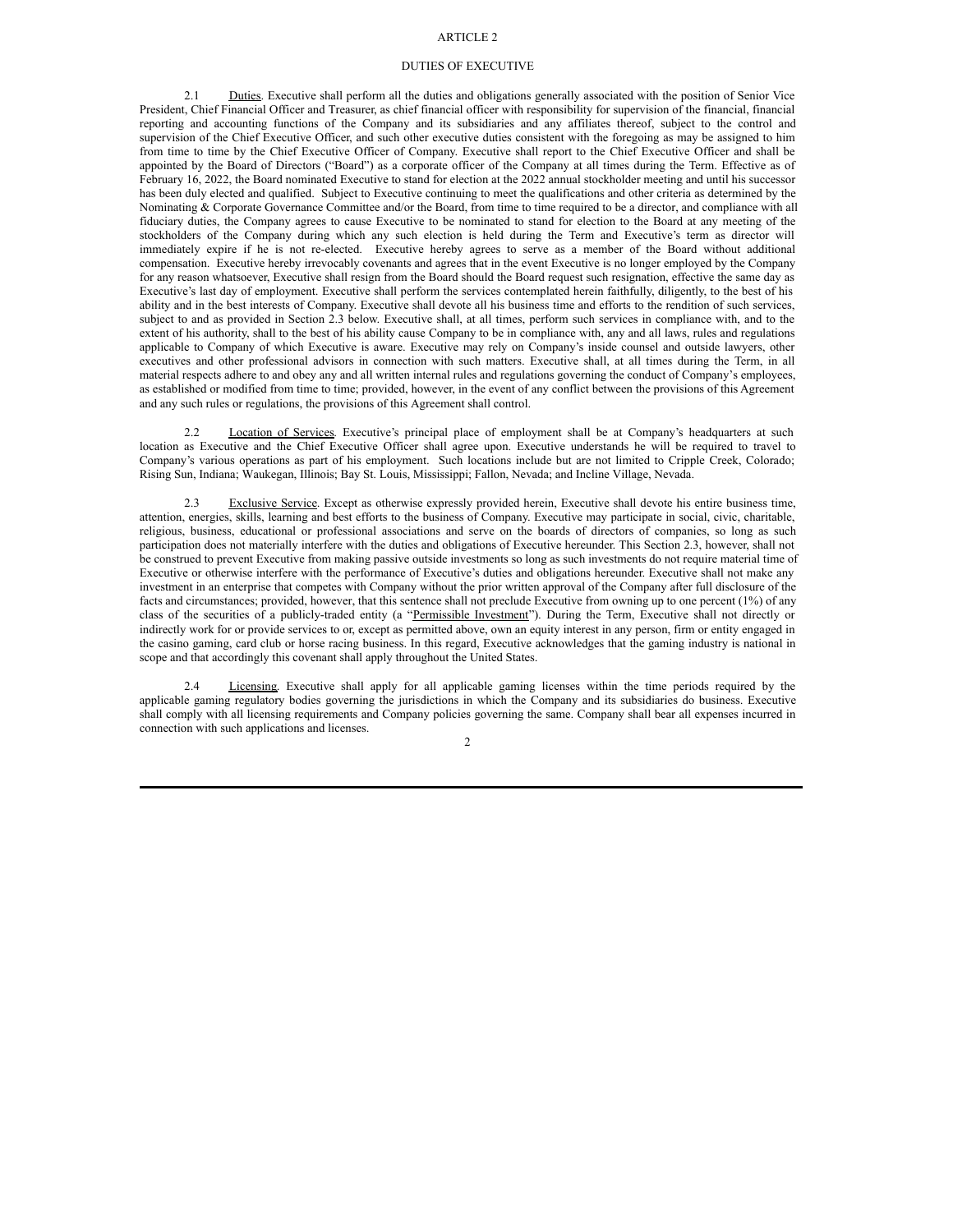#### ARTICLE<sub>3</sub>

### **COMPENSATION**

3.1 Salary. In consideration for Executive's services hereunder, Company shall pay Executive an annual base salary (the "Base Salary") at the rate of four-hundred-twenty-five-thousand dollars (\$425,000.00) per year, payable in accordance with Company's regular payroll schedule from time to time, but no less often than monthly (and less any deductions required for Social Security, state, federal and local withholding taxes, and any other authorized or mandated withholdings). During the Term, Executive may be eligible for annual review and merit increase of Executive's Base Salary; however, such merit increase of Base Salary is not guaranteed and should the Company determine that Executive shall not receive a merit increase for such applicable year, such decision shall not constitute a material breach by the Company.

3.1.5 Salary True Up. The Company recognizes Executive's previous employment agreement expired on May 17, 2022. In recognition of the delay in entering into this Agreement, the Company hereby agrees to pay Executive a one-time lump sum payment (less any deductions required for Social Security, state, federal and local withholding taxes, and any other authorized or mandated withholdings) of the incremental difference between Executive's salary in effect at the time of entering this Agreement and the new salary of \$425,000 provided herein in Section 3.1, pro-rated for the period of time between the expiration of the prior employment agreement and the effective date of this Agreement.

3.2 Bonus. Executive may be eligible to earn cash bonuses with respect to each year of the Term during which Executive is employed under this Agreement (an "Annual Bonus"), in an amount determined at the discretion of its Board of Directors or its Compensation Committee, in consultation with the Chief Executive Officer, as applicable, based on the performance of Company and Executive. The Board or its Compensation Committee may take into consideration in determining such Annual Bonus some or all of the following: Company's overall profitability and such profitability relative to its peers; the management of Company's balance sheet, both in its flexibility and the cost of capital; the strategic planning for Company and the progress in executing such plans; the sales, profitability, relative performance and maintenance of each of Company's properties and their market position; Company's return on invested capital and return on equity; relationships with Company's lenders and investors; relationships with regulators, employees and the communities in which Company operates; execution of construction or refurbishment projects, if any, in terms of the resultant improvements to the business and the timing and cost of such projects; the succession planning and organizational development of its executives and employees; Executive's overall compensation relative to his peers; and any other factors that the Board or its Compensation Committee determines to be appropriate. Subject to Section 6.5.3(b) hereof, payment of any Annual Bonus(es), to the extent any Annual Bonus(es) become payable, will be contingent upon Executive's continued employment through the applicable payment date, which shall occur on the date on which Annual Bonuses are paid generally to Company's senior executives (provided that such bonuses shall in any event be paid no later than March 15 of the year following the year in which the Annual Bonus was earned).

3.2.5 Long-term Incentives. Annually, on the date that the Company's senior executives are issued equity-based awards, the Company will issue long-term incentive awards to the Executive, which may consist of a mix of stock options, restricted stock grants, or other equity-based awards. The annual long-term incentive grant is expected to approximate 125% of Executive's Base Salary then in effect (including, in the case of options, as determined by a Black-Scholes valuation), though the Committee retains discretion to adjust such percentage based on the advice of its compensation consultant and for circumstances applicable to the Company and the Executive.

3.3 Clawback Provision. Any amounts payable under this Agreement are subject to any policy (whether in existence as of the Effective Date or later adopted) established by the Company providing for clawback or recovery of amounts that were paid to the Executive. The Company will make any determination for clawback or recovery in its sole discretion and in accordance with any applicable law or regulation.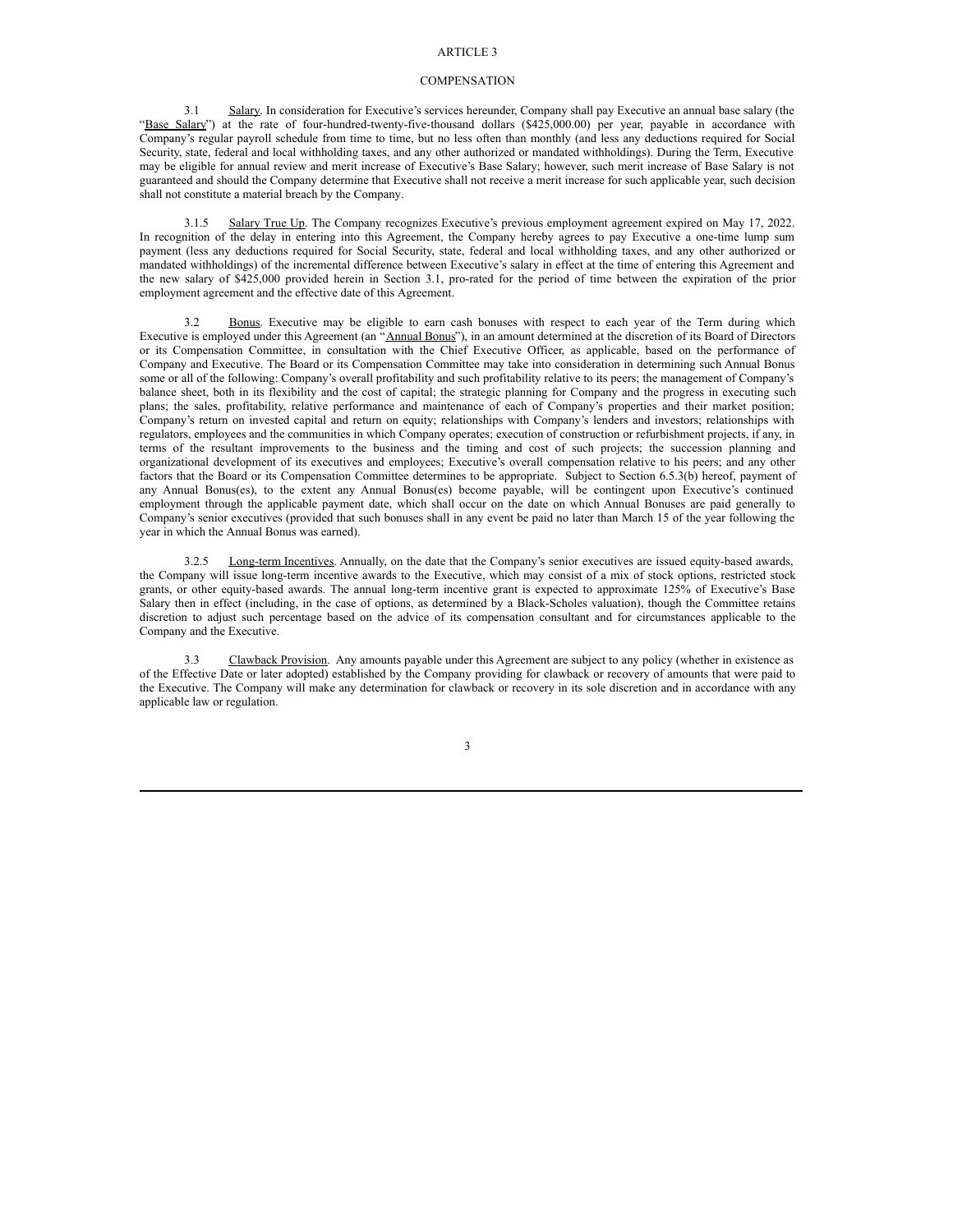# ARTICLE 4

#### EXECUTIVE BENEFITS

4.1 Vacation. Executive shall be entitled to four (4) weeks' vacation each calendar year, without reduction in compensation. In the year of termination or expiration of the contract, Executive shall be entitled to the same four (4) weeks of vacation per year on a pro rata basis.

4.2 Company Employee Benefits. Executive shall be eligible to participate in all employment benefits, including all group insurance for medical, dental, vision, life, disability and pension plan benefits and any other benefits on the same basis as they are available generally to other senior executives of Company under Company personnel policies in effect from time to time. In the event Company's group health plan does not cover the annual physical examination of Executive and Executive's spouse at the clinic of Executive's choice, Company shall bear the cost of such examinations. Additionally, the Company shall bear reasonable travel costs, at a clinic of Executive's choice.

4.2.5 Life and Disability Insurance. Subject to Executive satisfying any medical underwriting requirements (including any required physical examinations), Company shall use its reasonable business efforts to obtain and maintain in full force and effect during the Term, term life insurance issued by an insurance company(s) covering the life of Executive for the benefit of his designated beneficiary(s) in the amount of \$425,000 and long-term disability insurance providing for a single sum disability payment in an amount equal to \$425,000 (collectively, the "Insurance Policies"). In the event Executive desires to maintain Insurance Policies in amounts in excess of \$425,000 for each policy provided by the Company, Executive may reimburse the Company for any difference in premium for the increase in said policy.

#### 4.3 [Reserved].

4.4 Indemnification. Executive shall have the benefit of indemnification to the fullest extent permitted by applicable law, which indemnification shall continue after the termination of this Agreement (for any reason) for such period as may be necessary to continue to indemnify Executive for his acts during the term hereof. Company shall defend Executive in connection with any such claims and shall reimburse Executive's directly incurred defense costs. Company shall cause Executive to be covered by the current policies of director and officer liability insurance covering directors and officers of Company, copies of which have been provided to Executive, in accordance with their terms, to the maximum extent of the coverage available for any director or officer of Company. Company shall use commercially reasonable efforts to cause the current policies of directors and officers liability insurance covering directors and officers of Company to be maintained throughout the Term and for such period thereafter as may be necessary to continue to cover acts of Executive during the term of his employment (provided that Company may substitute therefor, or allow to be substituted therefor, policies of at least the same coverage and amounts containing terms and conditions which are, in the aggregate, no less advantageous to the insured in any material respect).

#### ARTICLE 5

#### REIMBURSEMENT FOR EXPENSES

5.1 Executive shall be reimbursed by Company for all ordinary and necessary expenses incurred by Executive in the performance of his duties or otherwise in furtherance of the business of Company in accordance with the policies of Company in effect from time to time. Executive shall keep accurate and complete records of all such expenses, including but not limited to, proof of payment and purpose.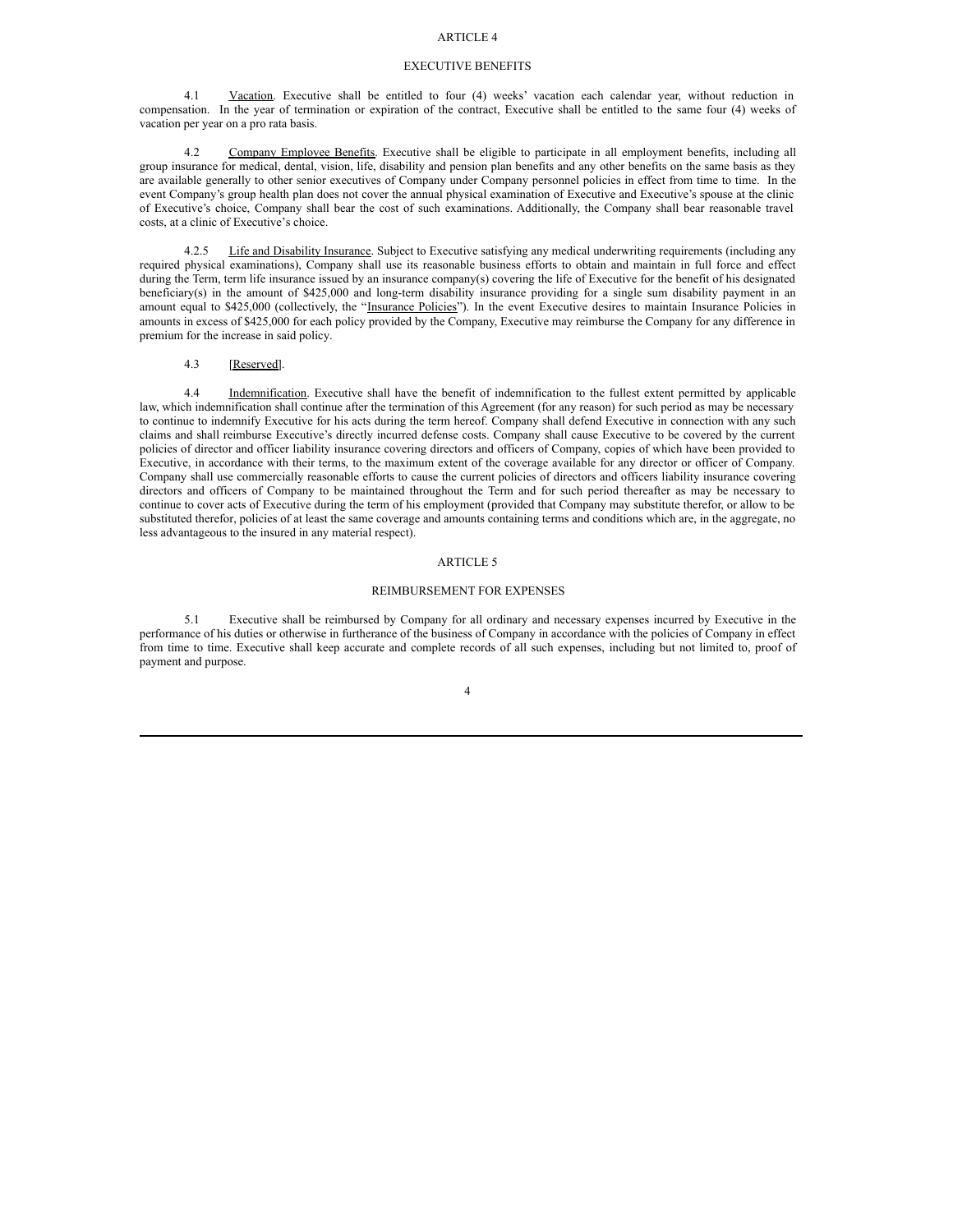# ARTICLE 6

#### **TERMINATION**

6.1 Termination for Cause or without Cause. Company shall have the right to terminate Executive's employment for Cause or without Cause. Each of the following events shall constitute Cause.

6.1.1 Failure to Perform Duties. If Executive neglects to perform the material duties of his employment under this Agreement in a professional and businesslike manner after having received written notice specifying such failure to perform and after the expiration following such notice of a period providing a reasonable opportunity to perform such duties (or as soon thereafter as practicable so long as Executive commences effectuation of such remedy within such time period and diligently pursues such remedy to completion as soon as possible).

6.1.2 Willful Breach. If Executive willfully commits a material breach of this Agreement or a material willful breach of his fiduciary duty to Company.

6.1.3 Wrongful Acts. If Executive is convicted of a felony involving acts of moral turpitude or commits fraud, misrepresentation, embezzlement or other acts of material misconduct against Company (including violating or condoning the violation of any material rules or regulations of gaming authorities which could have a material adverse effect on Company) that would make the continuance of his employment by Company materially detrimental to Company.

6.1.4 Disability. If Executive is physically or mentally disabled from the performance of a major portion of his duties for a continuous period of 120 days or greater, which determination shall be made in the reasonable exercise of Company's judgment, provided, however, if Executive's disability is the result of a serious health condition as defined by the federal Family and Medical Leave Act or any equivalent, applicable state law ("FMLA"), Executive's employment shall not be terminated due to such disability at any time during or after any period of FMLA-qualified leave except as permitted by FMLA. If there should be a dispute between Company and Executive as to Executive's physical or mental disability for purposes of this Agreement, the question shall be settled by the opinion of an impartial reputable physician or psychiatrist agreed upon by the parties or their representatives, or if the parties cannot agree within ten days after a request for designation of such party, then a physician or psychiatrist designated by the Clark County Medical Association. The certification of such physician or psychiatrist as to the questioned dispute shall be final and binding upon the parties hereto.

6.1.5 Failure To Be Licensed. If Executive fails to be licensed in all jurisdictions in which Company or its subsidiaries has gaming facilities within the date required by any gaming regulatory body in such jurisdiction, or if any of such licenses shall be revoked or suspended at any time during the Term, then Company may by written notice to Executive terminate the Agreement for Cause.

- 6.1.6 Executive dies.
- 6.2 [Reserved].

6.3 Termination by Executive. Executive shall have the right to terminate Executive's employment under this Agreement at any time without Good Reason by giving notice of such termination to Company. In addition, Executive may terminate his employment under this Agreement on thirty (30) days prior notice to Company for Good Reason. For purposes of this Agreement, "Good Reason" shall mean and be limited to a material breach of this Agreement by Company (including without limitation any material reduction in the compensation, authority or duties of Executive in which Executive is no longer the Senior Vice President, Chief Financial Officer and Treasurer of a publicly-held company), or any relocation of his or its principal place of business outside the greater Las Vegas metropolitan areas (without Executive's consent) and the failure of Company to remedy such breach within thirty (30) days after written notice (or as soon thereafter as practicable so long as it commences effectuation of such remedy within such time period and diligently pursues such remedy to completion as soon as possible).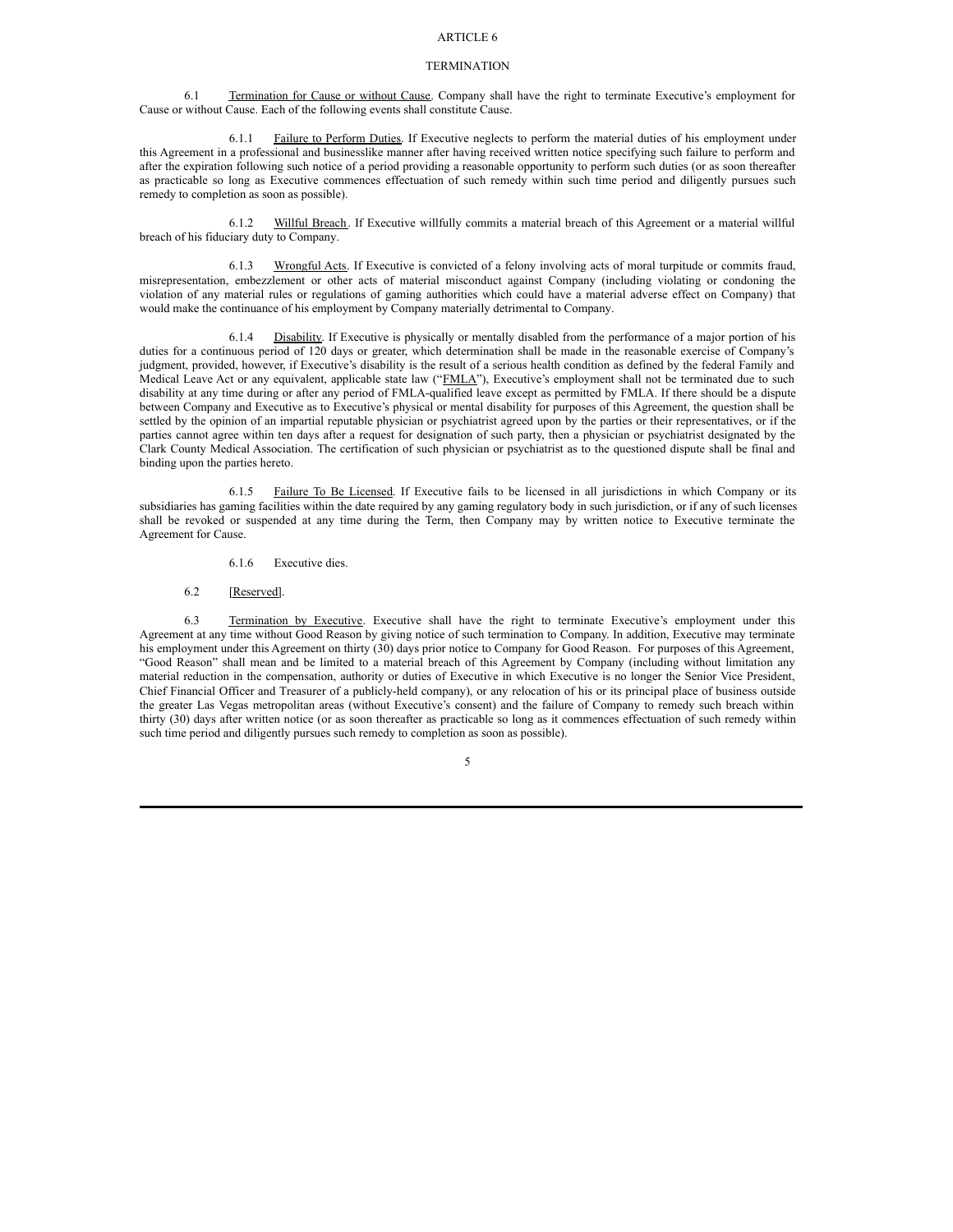6.4 Effectiveness on Notice. Any termination under this Section 6 (other than death) shall be effective upon receipt of notice by Executive or Company, as the case may be, of such termination or upon such other later date as may be provided herein or specified by Company or Executive in the notice, except as otherwise provided in this Section 6.

### 6.5 Effect of Termination.

6.5.1 Payment of Salary and Expenses Upon Termination. If Executive's employment with Company terminates for any reason, the Term shall terminate concurrently therewith, and Company shall pay or cause to be paid to Executive all earned but unpaid salary and benefits (if any) through the Termination Date (as defined below), payable within thirty (30) days following the Termination Date, or such earlier date as required by applicable law. In addition, promptly upon submission by Executive of his unpaid expenses incurred prior to the Termination Date and owing to Executive pursuant to Article 5, reimbursement for such expenses shall be made. In addition, Company shall make all payments and fulfill its obligations provided in Section 4.4.

6.5.2 Termination for Cause. If Executive's employment and the Term of this Agreement are terminated for "Cause," Executive shall not be entitled to receive any payments other than as specified in Section 6.5.1; provided that Executive may exercise any vested options and receive any benefits described in Section 6.5.2(a).

> (a) Termination for Disability or Death. In the event of a termination under Section 6.1.4 (for disability) or 6.1.6 (for death), Executive shall receive the benefits under the life and long term disability insurance policies which Company provides pursuant to Section 4.2.5. Eligibility and benefits regarding either insurance program shall be governed by the provisions of the insurance program or policy and shall not be the responsibility of Company except that Company has the obligation to purchase such insurance and make payments such that the policies remain effective during the Term. In the event of a termination under Section 6.1.4, the "Covenant Not to Compete" set forth in Section 7.3 below shall not apply in any respect to Executive and the term of the "No Hire Away Policy" in Section 7.4 shall be limited to six months from the date of termination. In addition to those already vested, each outstanding, unvested Company stock option, restricted stock, or other equity-based award held by Executive shall conditionally vest and become exercisable with respect to the number of shares underlying each such award that would have vested over the one-year period immediately following the Termination Date, had Executive remained employed by Company during such one-year period.

6.5.3 Termination Without Cause or Termination by Executive for Good Reason. If Company terminates Executive's employment without Cause or Executive terminates his employment for Good Reason, then following Executive's Separation from Service (as defined below) (such date, the "Termination Date"), in each case subject to and conditioned upon compliance with Section 6.8 below (in addition to amounts payable under Section 6.5.1 above):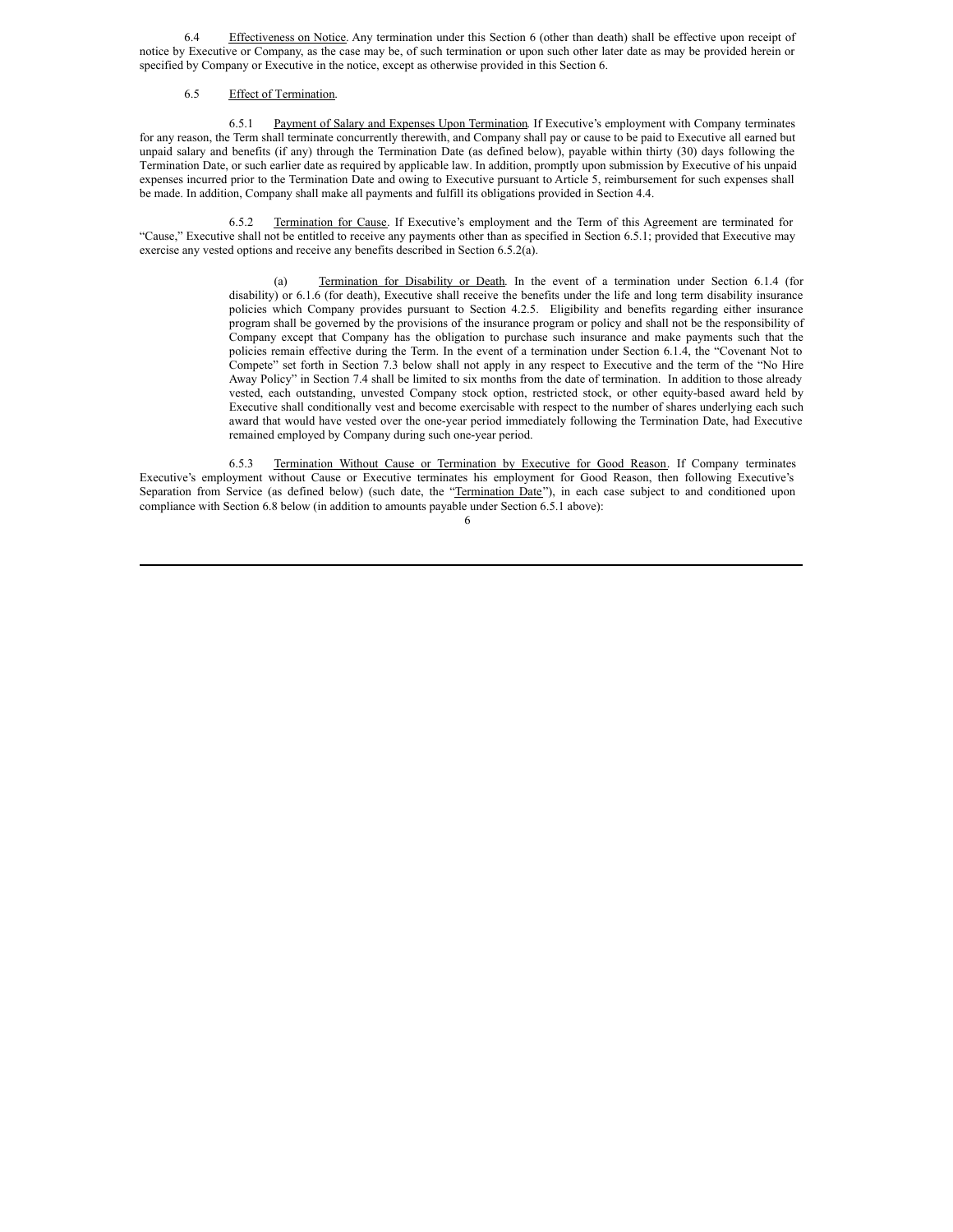(a) Cash Severance. Executive shall be entitled to receive an amount equal to the sum of (i) an amount equal to the average Annual Bonus earned by Executive with respect to two (2) years immediately preceding the calendar year in which the Termination Date occurs, adjusted pro rata for the portion of the year worked by Executive between the immediately preceding January 1 and the Termination Date, and (ii) one (1) year's Base Salary (collectively, the "Severance"), payable in substantially equal installments in accordance with Company's normal payroll procedures during the period commencing on the date of Executive's "separation from service" from Company (within the meaning of Section 409A (as defined below) (a "Separation from Service") and ending on the first anniversary of the Termination Date provided, that no Severance payments shall be made prior to the first payroll date occurring on or after the thirtieth (30<sup>th</sup>) day following the date of such Separation from Service (such payroll date, the "First Payroll Date") (with amounts otherwise payable prior to the First Payroll Date paid on the First Payroll Date without interest thereon); provided, further, that if a Change in Control that constitutes a "change in control event" within the meaning of Section 409A occurs within six (6) months before the Termination Date, the amounts payable under this Section 6.5.3(a) shall be paid in a lump-sum on the First Payroll Date.

(b) Prior Year Bonus. Executive shall be entitled to receive any unpaid Annual Bonus to which Executive would have become entitled for the calendar year of Company that ends prior to the calendar year in which the Termination Date occurs had Executive remained employed through the payment date, payable in a single lumpsum payment on the date on which annual bonuses are paid to Company's senior executives generally for such calendar year, but in no event later than March 15<sup>th</sup> of the calendar year immediately following the calendar year in which the Termination Date occurs, with the actual date within such period determined by Company in its sole discretion.

(c) Benefits. Executive will also be entitled to receive health benefits coverage for Executive and his dependents, and life and disability insurance coverage for Executive, under the same or comparable plan(s) or arrangement(s) under which Executive was were covered immediately before his termination of employment. Such health benefits and insurance coverage shall be paid for by Company to the same extent as if Executive were still employed by Company, and Executive will be required to make such payments as Executive would be required to make if Executive were still employed by Company. The benefits provided under this Section 6.5.3(c) shall continue until the earlier of (1) the first anniversary of the Termination Date or (2) the date Executive becomes covered or is eligible to be covered under any other group health plan or group disability plan (as the case may be) not maintained by Company or any of its subsidiaries; provided, however, that if such other group health plan excludes any preexisting condition that Executive or Executive's dependents may have when coverage under such group health plan would otherwise begin, coverage under this Section 6.5.3(c) shall continue (but not beyond the period described in clause (1) of this sentence) with respect to such pre-existing condition until such exclusion under such other group health plan lapses or expires. In the event Executive is required to make an election under Sections 601 through 607 of the Employee Retirement Income Security Act of 1974, as amended (commonly known as COBRA) to qualify for the benefits described in this Section 6.5.3(c), the obligations of Company and its subsidiaries under this Section 6.5.3(c) shall be conditioned upon Executive's timely making such an election. Notwithstanding anything to the contrary contained herein, if any plan pursuant to which such benefits are provided is not, or ceases prior to the expiration of the period of continuation coverage to be, exempt from the application of Section 409A under Treasury Regulation Section 1.409A-1(a)(5), or (ii) Company is otherwise unable to continue to cover Executive under its group health plans without incurring penalties (including without limitation, pursuant to Section 2716 of the Public Health Service Act or the Patient Protection and Affordable Care Act), then, in either case, an amount equal to each remaining Company subsidy shall thereafter be paid to Executive in substantially equal monthly installments over the continuation coverage period (or the remaining portion thereof). In addition, Company shall continue to maintain each Insurance Policy until the first anniversary of the Termination Date.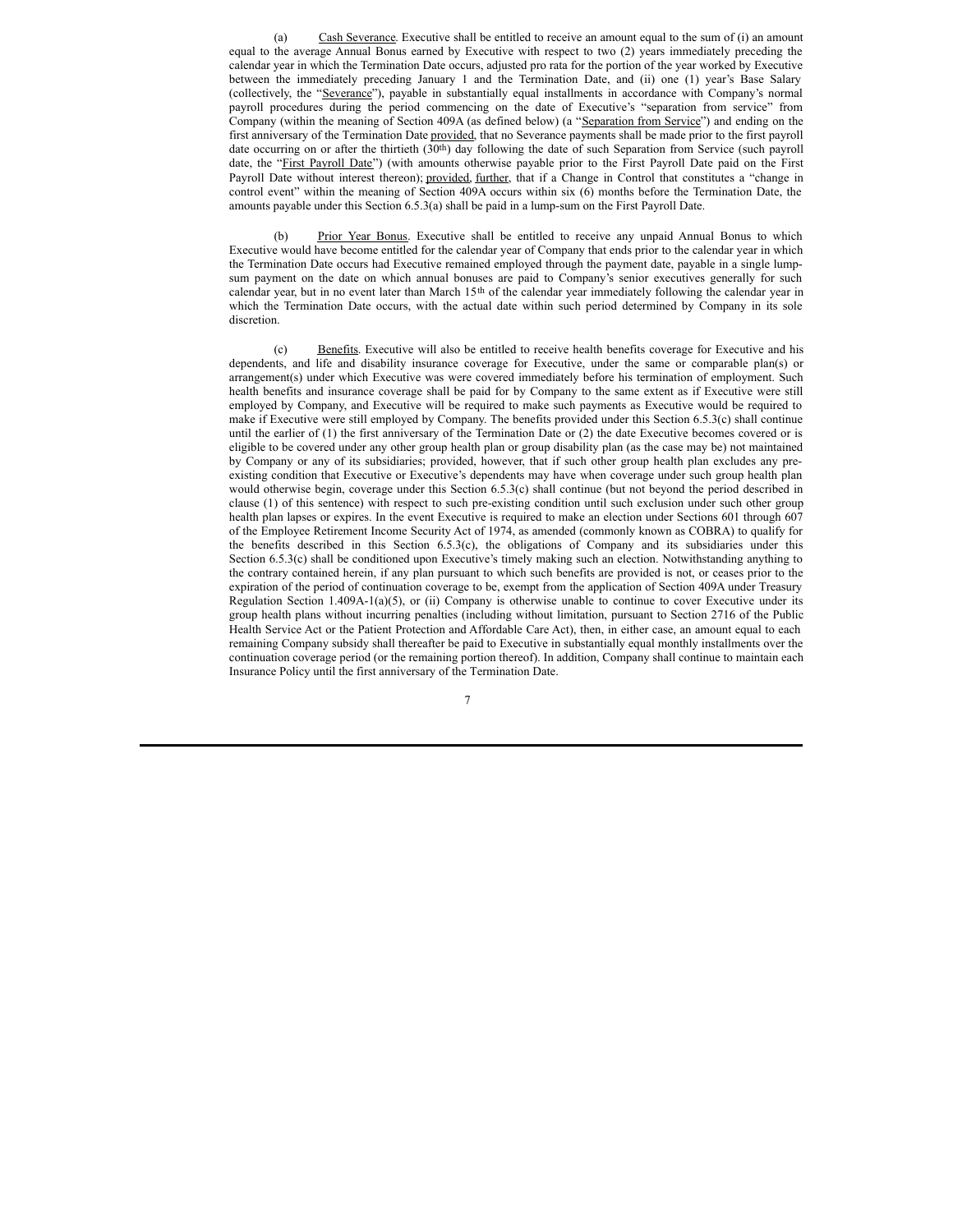#### (d) Reserved.

(e) The "Covenant Not to Compete" set forth in Section 7.3 below shall not apply in any respect to Executive (except as the same may affect his entitlement to payments under Section 6.5.3(a) hereof) and the term of the "No Hire Away Policy" in Section 7.4 shall be limited to six months from the Termination Date.

Notwithstanding the foregoing, it shall be a condition to Executive's right to receive the amounts provided for in Sections  $6.5.3(a) - (c)$ hereof that Executive (or Executive's estate or beneficiaries, if applicable) execute and deliver to Company an effective release of claims in substantially the form attached hereto as  $Exhibit A$  (the "Release") within twenty-one (21) days (or, to the extent required by law, forty-five (45) days) following the Termination Date and that Executive (or Executive's estate or beneficiaries, if applicable) not revoke such Release during any applicable revocation period. In addition, Company shall execute a general release of claims in substantially the form attached hereto as Exhibit B. Should Executive compete with Company or its subsidiaries prior to the end of first anniversary of the Termination Date in a manner that would have violated Section 7.3 but for the effect of Section 6.5.3(e), Executive shall not be entitled to receive any additional payments from Company under this Section 6.5.3 with respect to periods after the commencement of any such competitive activity or otherwise and all such remaining obligations shall be extinguished.

6.6. Suspension. In lieu of terminating Executive's employment hereunder for Cause under Section 6.1, Company shall have the right, at its sole election, to suspend the performance of duties by Executive under this Agreement during the continuance of events or circumstances under Section 6.1 for an aggregate of not more than 30 days during the Term (the "Default Period") by giving Executive written notice of Company's election to do so at any time during the Default Period. Company shall have the right to extend the Term beyond its normal expiration date by the period(s) of any suspension(s). Company's exercise of its right to suspend the operation of this Agreement shall not preclude Company from subsequently terminating Executive's employment hereunder. Executive shall not render services to any other person, firm or corporation in the casino business during any period of suspension. Executive shall be entitled to continued compensation and benefits pursuant to the provisions of this Agreement during the Default Period, including vesting of stock options and other equity-based awards.

6.7 Exercisability of Options. The stock option agreements shall provide that all vested options will terminate on the earlier of (a) the expiration of the ten (10) year term of such options, or (b) one (1) year after the termination of Executive's employment with Company, regardless of the cause of such termination, except that, in the event of a termination for Cause or Executive's termination without Good Reason, all vested options will terminate on the earlier of (I) the expiration of the ten (10) year term of such options, or (II) ninety (90) days after the termination of Executive's employment with Company. The stock option agreements shall provide that unvested options will terminate on the termination of Executive's employment with Company, except to the extent that such options become vested as a result of such termination under the terms of the governing stock option agreement or the terms of this Agreement.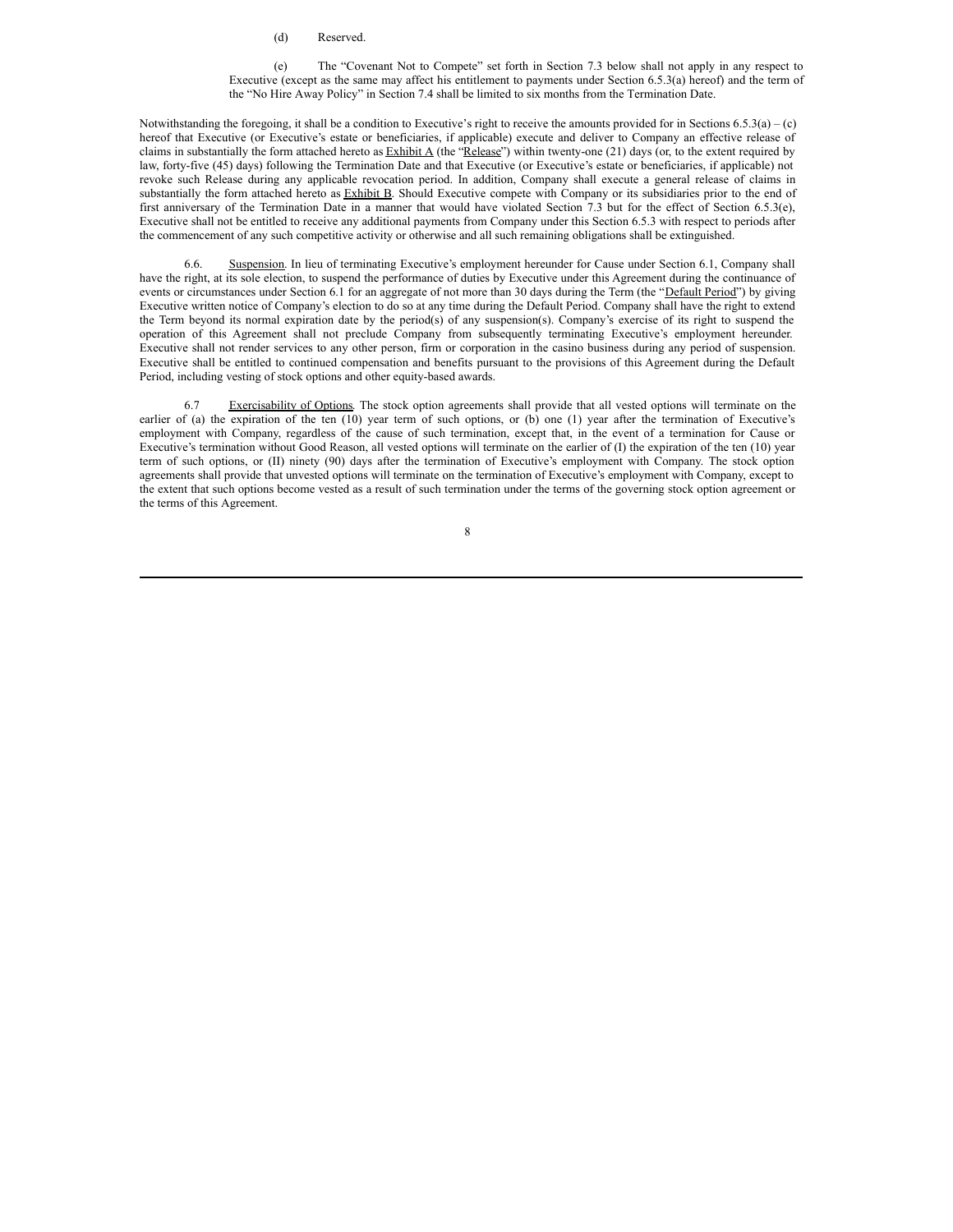<span id="page-12-0"></span>6.8 Six-Month Delay. Notwithstanding anything to the contrary in this Agreement, no compensation or benefits, including without limitation any severance payments or benefits payable under Section 6.5.3 hereof, shall be paid to Executive during the six (6)-month period following Executive's Separation from Service if Company determines that paying such amounts at the time or times indicated in this Agreement would be a prohibited distribution under Section 409A(a)(2)(B)(i) of the Internal Revenue Code of 1986, as amended (the "Code"). If the payment of any such amounts is delayed as a result of the previous sentence, then on the first business day following the end of such six (6)-month period (or such earlier date upon which such amount can be paid under Section 409A without resulting in a prohibited distribution, including as a result of Executive's death), Company shall pay Executive a lump-sum amount equal to the cumulative amount that would have otherwise been payable to Executive during such period.

# ARTICLE 7

# CONFIDENTIALITY

7.1 Nondisclosure of Confidential Material. In the performance of his duties, Executive may have access to confidential records, including, but not limited to, development, marketing, organizational, financial, legal matters, contractual agreements, managerial, administrative and sales information, data, specifications and processes presently owned or at any time hereafter developed or used by Company or its agents or consultants that is not otherwise part of the public domain (collectively, the "Confidential Material"); provided, however, that financial information shall not be considered Confidential Information after the expiration of one year following termination of Executive's employment, and all other information shall not be considered Confidential Information after the expiration of two years following termination of Executive's employment. All such Confidential Material is considered secret and is disclosed to Executive in confidence. Executive acknowledges that the Confidential Material constitutes proprietary information of Company which draws independent economic value, actual or potential, from not being generally known to the public or to other persons who could obtain economic value from its disclosure or use, and that Company has taken efforts reasonable under the circumstances, of which this Section 7.1 is an example, to maintain its secrecy. Except in the performance of his duties to Company or as required by a court order, Executive shall not, directly or indirectly for any reason whatsoever, disclose, divulge, communicate, use or otherwise disclose any such Confidential Material, unless such Confidential Material ceases to be confidential because it has become part of the public domain (not due to a breach by Executive of his obligations hereunder). Executive shall also take all reasonable actions appropriate to maintain the secrecy of all Confidential Information. All records, lists, memoranda, correspondence, reports, manuals, files, drawings, documents, equipment, and other tangible items (including computer software), wherever located, incorporating the Confidential Material, which Executive shall prepare, use or encounter, shall be and remain Company's sole and exclusive property and shall be included in the Confidential Material. Upon termination of this Agreement, or whenever requested by Company or discovered by Executive, Executive shall promptly use his best efforts to deliver to Company any and all of the Confidential Material, not previously delivered to Company, that is in the possession or under the control of Executive. Provided that Executive returns all Confidential Materials as required by this provision, this provision shall not apply to the use by Executive of information that Executive knows or has learned in the course of his employment by Company and that Executive cannot avoid using in the course of his duties in any subsequent employment.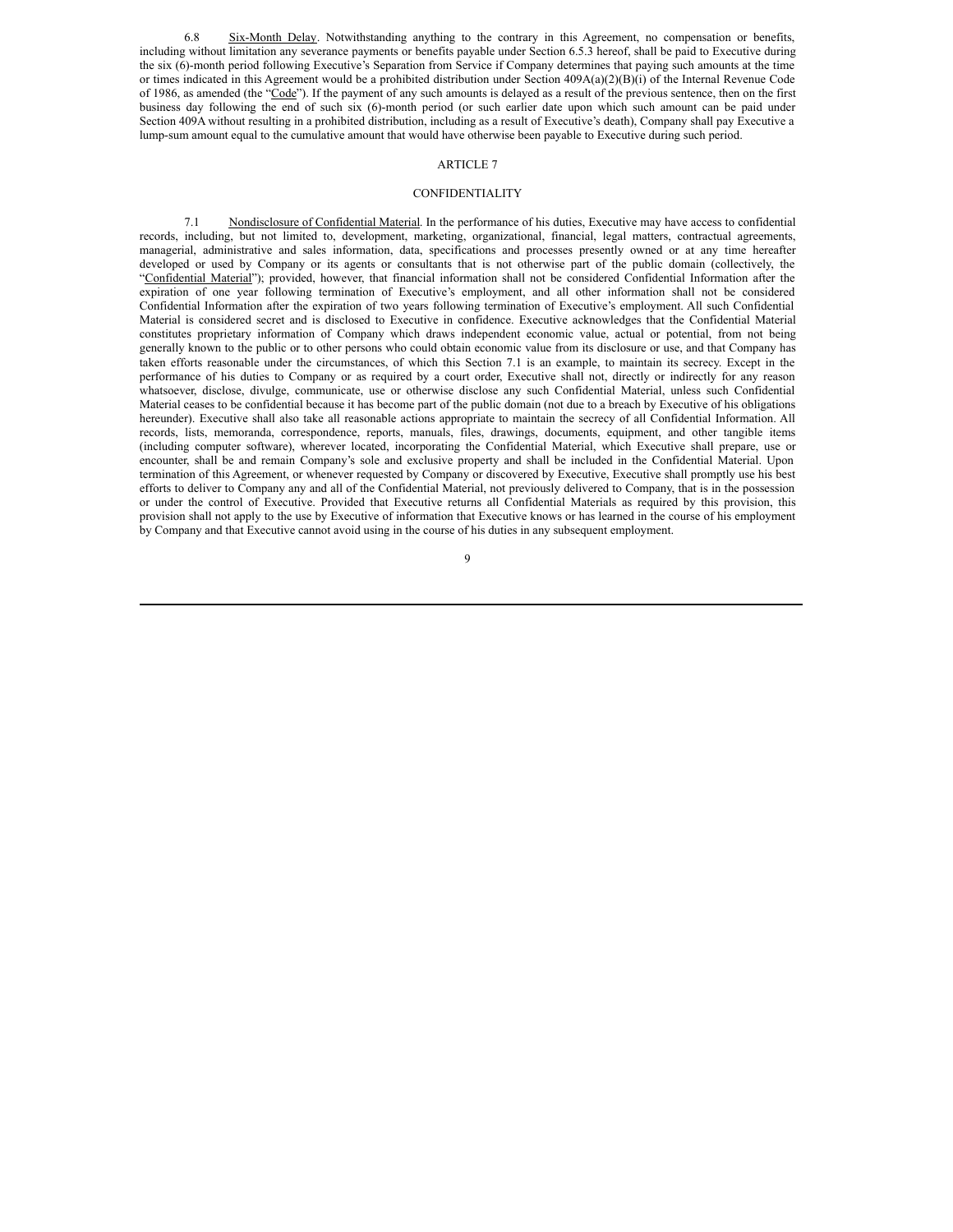7.2 Assignment of Intellectual Property Rights. Any ideas, processes, know-how, copyrightable works, mask works, trade or service marks, trade secrets, inventions, developments, discoveries, improvements and other matters that may be protected by intellectual property rights, that relate to Company's business and are the results of Executive's efforts during the Term (collectively, the "Executive Work Product"), whether conceived or developed alone or with others, and whether or not conceived during the regular working hours of Company, shall be deemed works made for hire and are the property of Company. In the event that for whatever reason such Executive Work Product shall not be deemed a work made for hire, Executive agrees that such Executive Work Product shall become the sole and exclusive property of Company, and Executive hereby assigns to Company his entire right, title and interest in and to each and every patent, copyright, trade or service mark (including any attendant goodwill), trade secret or other intellectual property right embodied in Executive Work Product. Company shall also have the right, in its sole discretion to keep any and all of Executive Work Product as Company's Confidential Material. The foregoing work made for hire and assignment provisions are and shall be in consideration of this agreement of employment by Company, and no further consideration is or shall be provided to Executive by Company with respect to these provisions. Executive agrees to execute any assignment documents Company may require confirming Company's ownership of any of Executive Work Product. Executive also waives any and all moral rights with respect to any such works, including without limitation any and all rights of identification of authorship and/or rights of approval, restriction or limitation on use or subsequent modifications.

7.3 Covenant Not to Compete. In the event this Agreement is terminated by Company for Cause under Section 6.1 above, or by Executive without Good Reason, then for a period of one (1) year after the Termination Date, Executive shall not, directly or indirectly, work for or provide services to or own an equity interest (except for a Permissible Investment) in any person, firm or entity engaged in the casino gaming, card club or horse racing business which competes against Company in any "market" in which Company owns or operates a casino, card club or horse racing facility. For purposes of this Agreement, "market" shall be defined as the area within a seventy-five (75) mile radius (in a straight line) of any casino, card club or horse racing facility owned or operated by Company. Design or development of a casino that does not operate during the non-compete period does not constitute competition. Notwithstanding the foregoing, in the event (i) Company's Chief Executive Officer as of this Effective Date, Mr. Daniel R. Lee's, employment is terminated for any reason, and (ii) Executive remains employed for the three (3)-month period beginning on the effective date of the appointment of a new Chief Executive Officer (but not an interim Chief Executive Officer) of Company, and (iii) Executive terminates his employment hereunder following the conclusion of such three (3)-month period without Good Reason, the covenant not to compete as provided for in this Section shall not apply to Executive.

7.4 No Hire Away Policy. In the event this Agreement is terminated prior to the normal expiration of the Term, either by Company for Cause under Section 6.1 above, or by Executive without Good Reason, then for a period of one year after the Termination Date, Executive shall not, directly or indirectly, for himself or on behalf of any entity with which he is affiliated or employed, hire any person known to Executive to be an employee of Company or any of its subsidiaries (or any person known to Executive to have been such an employee within six months prior to such occurrence unless such employee was laid-off or terminated by Company). Executive shall not be deemed to hire any such person so long as he did not directly or indirectly engage in or encourage such hiring.

7.5 Non-Solicitation of Customers. During the Term and for a period of one year thereafter, or for a period of one year after the earlier termination of this Agreement prior to the expiration of the Term, and regardless of the reason for such termination (whether by Company or Executive), Executive shall not use customer lists or Confidential Material to solicit any customers of Company or its subsidiaries or any of their respective casinos or card clubs, or knowingly encourage any such customers to leave Company's casinos or card clubs or knowingly encourage any such customers to use the facilities or services of any competitor of Company or its subsidiaries.

7.6 Irreparable Injury. The promised service of Executive under this Agreement and the other promises of this Article 7 are of special, unique, unusual, extraordinary, or intellectual character, which gives them peculiar value, the loss of which cannot be reasonably or adequately compensated in damages in an action at law.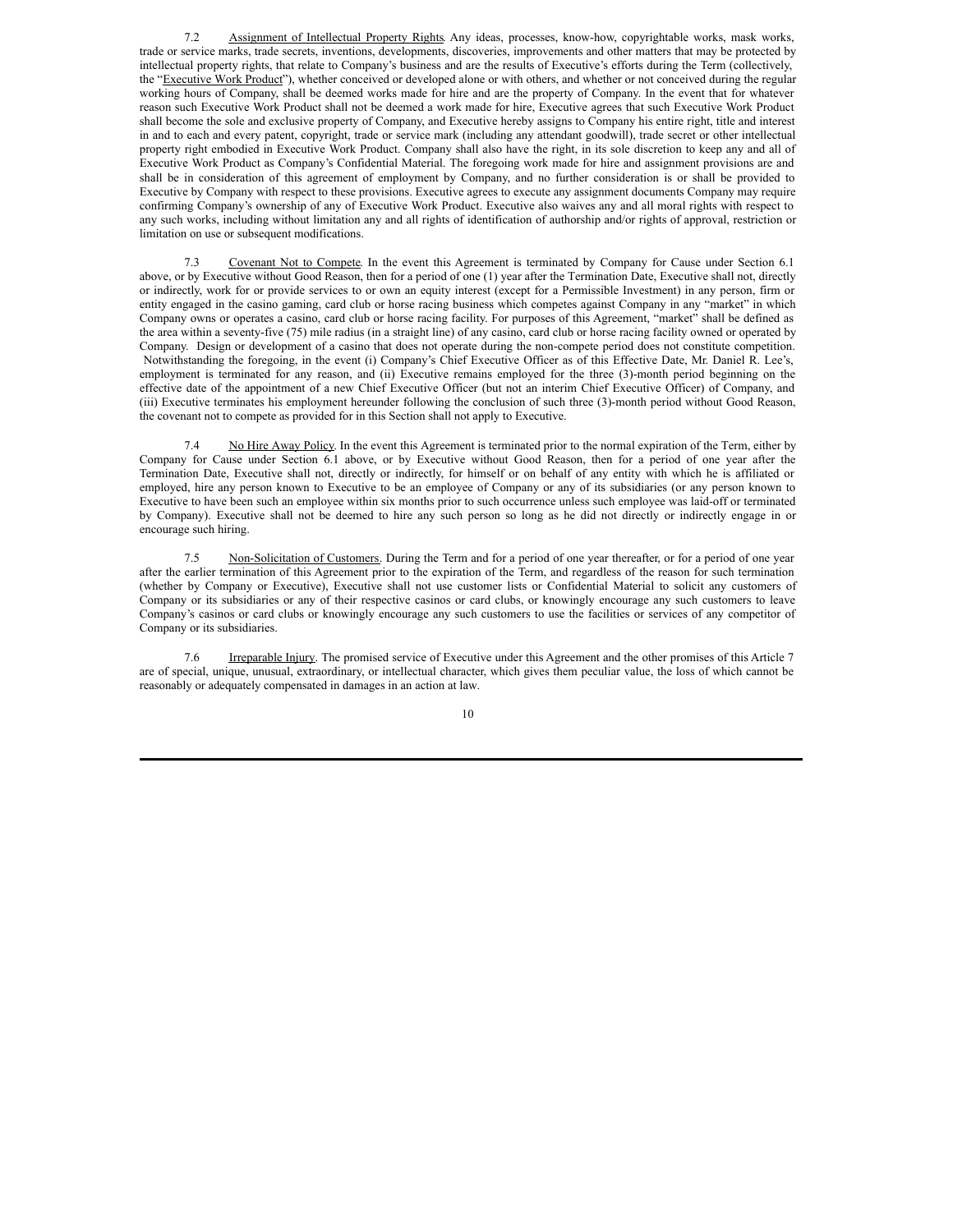7.7 Remedies for Breach. Executive agrees that money damages will not be a sufficient remedy for any breach of the obligations under this Article 7 and Article 2 hereof and that Company shall be entitled to injunctive relief (which shall include, but not be limited to, restraining Executive from directly or indirectly working for or having an ownership interest (except for a Permissible Investment in any person engaged in the casino, gaming or horse racing businesses) which violates this Agreement) and to specific performance as remedies for any such breach. Executive agrees that Company shall be entitled to such relief, including temporary restraining orders, preliminary injunctions and permanent injunctions, without the necessity of proving actual damages and without the necessity of posting a bond or making any undertaking in connection therewith. Any such requirement of a bond or undertaking is hereby waived by Executive and Executive acknowledges that in the absence of such a waiver, a bond or undertaking might otherwise be required by the court. Such remedies shall not be deemed to be the exclusive remedies for any breach of the obligations in this Article 7, but shall be in addition to all other remedies available at law or in equity.

## ARTICLE 8

#### FEES AND COSTS

8.1 Fees and Costs. The prevailing party in any litigation which results from disagreements between Company and Executive regarding this Agreement, as determined by the courts, and in any enforcement or other court proceedings, shall be entitled, to the extent permitted by law, to reimbursement from the other party for all of the prevailing party's costs, expenses, and attorneys' fees. Such reimbursement, however, shall be limited to the lesser of the total amount expended by either party.

# ARTICLE 9

#### MISCELLANEOUS

9.1 Representations. Executive hereby represents and warrants to Company that (a) Executive is entering into this Agreement voluntarily and that the performance of Executive's obligations hereunder will not violate any agreement between Executive and any other person, firm, organization or other entity, and (b) Executive is not bound by the terms of any agreement with any previous employer or other party to refrain from competing, directly or indirectly, with the business of such previous employer or other party that would be violated by Executive's entering into this Agreement and/or providing services to Company pursuant to the terms of this Agreement. Company represents that Company has all corporate authority and all actions have been taken for it to enter into this Agreement, that this Agreement will not violate the terms of any other material agreements to which it is a party, and that the signatory to this Agreement on Company's behalf has all required corporate authority to bind Company to this Agreement.

9.2 Amendments. The provisions of this Agreement may not be waived, altered, amended or repealed in whole or in part except by the signed written consent of the parties sought to be bound by such waiver, alteration, amendment or repeal.

9.3 Entire Agreement. This Agreement constitutes the total and complete agreement of the parties and supersedes all prior and contemporaneous understandings and agreements heretofore made, and there are no other representations, understandings or agreements.

9.4 Counterparts. This Agreement may be executed in one of more counterparts, each of which shall be deemed an original, but all of which shall together constitute one and the same instrument. Signatures delivered on electronically transmitted documents shall be effective to bind the signatory as though such documents were delivered in physical form.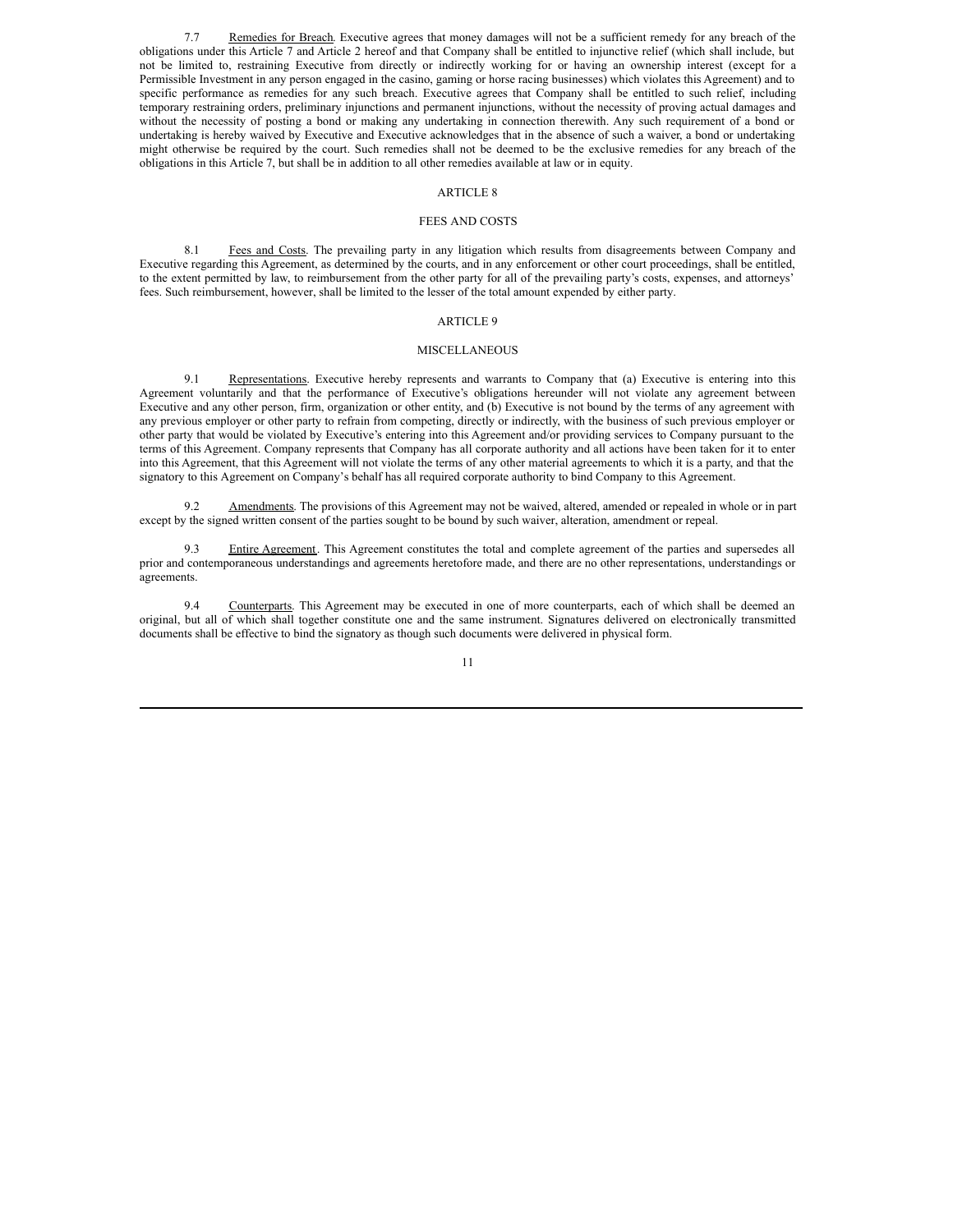9.5 Severability. Each term, covenant, condition or provision of this Agreement shall be viewed as separate and distinct, and in the event that any such term, covenant, condition or provision shall be deemed by a court of competent jurisdiction to be invalid or unenforceable, the court finding such invalidity or unenforceability shall modify or reform this Agreement to give as much effect as possible to the terms and provisions of this Agreement. Any term or provision which cannot be so modified or reformed shall be deleted and the remaining terms and provisions shall continue in full force and effect.

9.6 Waiver or Delay. The failure or delay on the part of Company or Executive to exercise any right or remedy, power or privilege hereunder shall not operate as a waiver thereof. A waiver, to be effective, must be in writing and signed by the party making the waiver. A written waiver of default shall not operate as a waiver of any other default or of the same type of default on a future occasion.

9.7 Successors and Assigns. This Agreement shall be binding on and shall inure to the benefit of the parties to it and their respective heirs, legal representatives, successors and assigns, except as otherwise provided herein.

9.8 No Assignment or Transfer. Neither this Agreement nor any of the rights, benefits, obligations or duties hereunder may be assigned or transferred by Executive or by Company (except that Company may assign this Agreement to any affiliate of Company and this Agreement shall inure to the benefit of and be binding upon any successor of Company which may acquire, directly or indirectly, by merger, consolidation, purchase, or otherwise, all or substantially all of the assets of Company, and Executive may transfer his rights under Section 3.3 and the associated agreements for no consideration in connection with estate planning and in accordance with applicable law). Any prohibited, purported assignment or transfer by Executive shall be void.

9.9 Necessary Acts. Each party to this Agreement shall perform any further acts and execute and deliver any additional agreements, assignments or documents that may be reasonably necessary to carry out the provisions or to effectuate the purpose of this Agreement.

9.10 Governing Law. This Agreement and all subsequent agreements between the parties shall be governed by and interpreted, construed and enforced in accordance with the laws of the State of Nevada.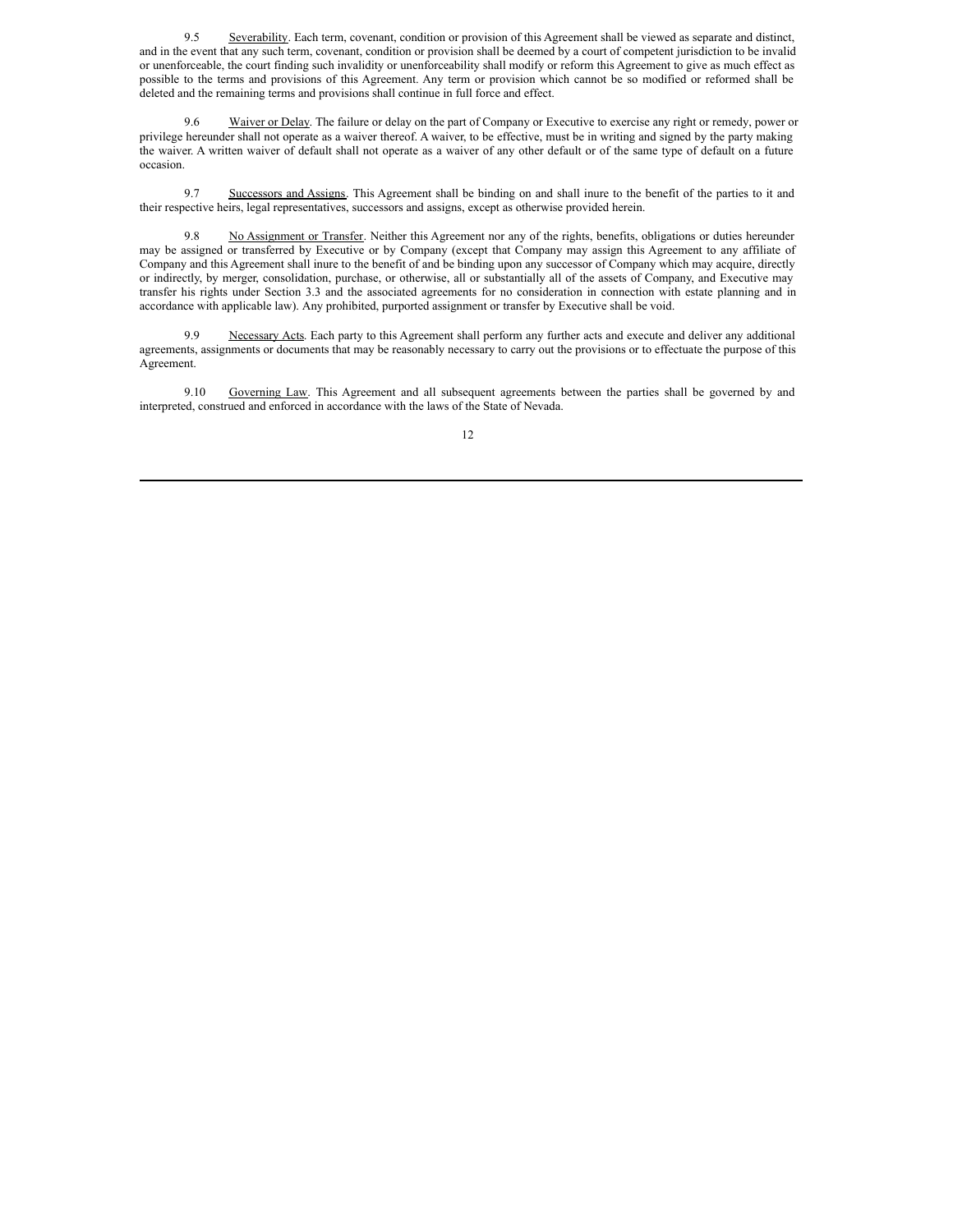9.11 Notices. All notices, requests, demands and other communications to be given under this Agreement shall be in writing and shall be deemed to have been duly given on the date of service, if personally served on the party to whom notice is to be given, or 4 days after mailing, if mailed to the party to whom notice is to be given by certified or registered mail, return receipt requested, postage prepaid, and properly addressed to the party at his address set forth as follows or any other address that any party may designate by written notice to the other parties:

To Executive: at Executive's most recent address on the records of Company

To Company:

Full House Resorts, Inc. Attn: General Counsel One Summerlin 1980 Festival Plaza Drive Suite 680 Las Vegas, Nevada 89135 Telephone: 702. 221. 7800 Facsimile: 702. 221. 8101

with copy to: Michael Bonner Greenberg Traurig, LLP 10845 Griffith Peak Drive Suite 600 Las Vegas, Nevada 89135

9.12 Sarbanes-Oxley Act of 2002. Notwithstanding anything herein to the contrary, if Company determines, in its good faith judgment, that any transfer or deemed transfer of funds hereunder is likely to be construed as a personal loan prohibited by Section 13(k) of the Securities Exchange Act of 1934, as amended, and the rules and regulations promulgated thereunder (the "Exchange Act"), then such transfer or deemed transfer shall not be made to the extent necessary or appropriate so as not to violate the Exchange Act and the rules and regulations promulgated thereunder.

#### 9.13 Section 409A of the Code.

9.13.1 To the extent applicable, this Agreement shall be interpreted in accordance with Section 409A of the Code and Department of Treasury regulations and other interpretive guidance issued thereunder (together, "Section 409A"). Notwithstanding any provision of this Agreement to the contrary, if Company determines that any compensation or benefits payable under this Agreement may be subject to Section 409A, Company shall work in good faith with Executive to adopt such amendments to this Agreement or adopt other policies and procedures (including amendments, policies and procedures with retroactive effect), or take any other actions, that Company determines are necessary or appropriate to avoid the imposition of taxes under Section 409A, including without limitation, actions intended to (i) exempt the compensation and benefits payable under this Agreement from Section 409A, and/or (ii) comply with the requirements of Section 409A; provided, however, that this Section 9.13.1 shall not create an obligation on the part of Company to adopt any such amendment, policy or procedure or take any such other action, nor shall Company have any liability for failing to do so.

9.13.2 Any right to a series of installment payments pursuant to this Agreement is to be treated as a right to a series of separate payments. To the extent permitted under Section 409A, any separate payment or benefit under this Agreement or otherwise shall not be deemed "nonqualified deferred compensation" subject to Section 409A to the extent provided in the exceptions in Treasury Regulation Section 1.409A-1(b)(4), Section 1.409A-1(b)(9) or any other applicable exception or provision of Section 409A.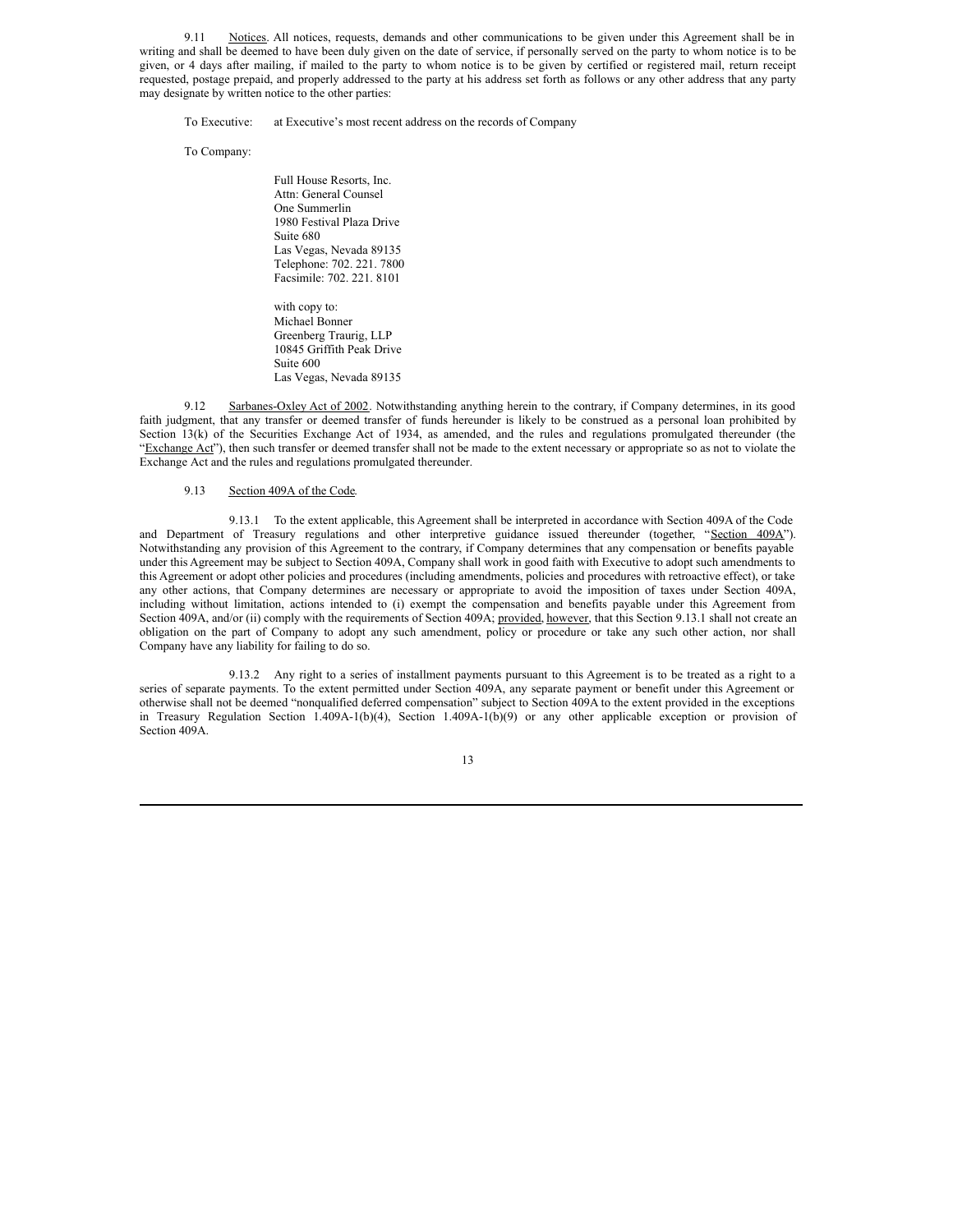9.13.3 To the extent that any payments or reimbursements provided to Executive under this Agreement are deemed to constitute compensation to Executive to which Treasury Regulation Section 1.409A-3(i)(1)(iv) would apply, such amounts shall be paid or reimbursed reasonably promptly, but not later than December 31 of the year following the year in which the expense was incurred. The amount of any such payments eligible for reimbursement in one year shall not affect the payments or expenses that are eligible for payment or reimbursement in any other taxable year, and Executive's right to such payments or reimbursement of any such expenses shall not be subject to liquidation or exchange for any other benefit.

9.14 Headings and Captions. The headings and captions used herein are solely for the purpose of reference only and are not to be considered as construing or interpreting the provisions of this Agreement.

9.15 Construction. All terms and definitions contained herein shall be construed in such a manner that shall give effect to the fullest extent possible to the express or implied intent of the parties hereby.

9.16 Counsel. Executive has been advised by Company that he should consider seeking the advice of counsel in connection with the execution of this Agreement and Executive has had an opportunity to do so. Executive has read and understands this Agreement, and has sought the advice of counsel to the extent he has determined appropriate. Company shall reimburse Executive for the reasonable fees and expenses of Executive's counsel in connection with this Agreement.

9.17 Withholding of Compensation. Executive hereby agrees that Company may deduct and withhold from the compensation or other amounts payable to Executive hereunder or otherwise in connection with Executive's employment any amounts required to be deducted and withheld by Company under the provisions of any applicable Federal, state and local statute, law, regulation, ordinance or order.

> 14 [*SIGNATURE PAGE FOLLOWS*]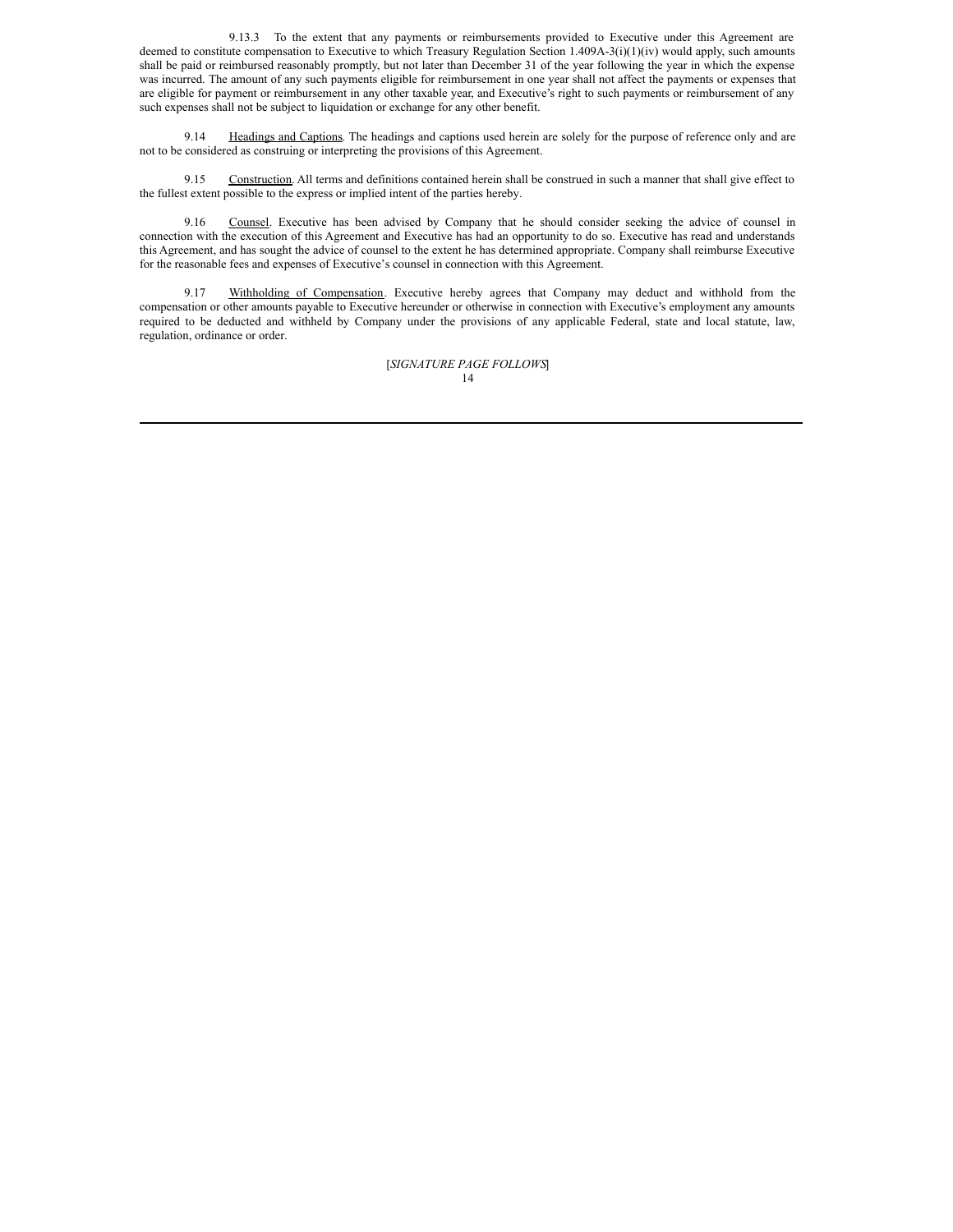IN WITNESS WHEREOF, the parties hereto have caused this Agreement to be duly executed and delivered as of the date first written above.

> FULL HOUSE RESORTS, INC., a Delaware corporation

By: /s/ Daniel R. Lee

Name: Daniel R. Lee Title: President, Chief Executive Officer and Director Date: May 19, 2022

# "EXECUTIVE"

By: /s/ Lewis A. Fanger Name: Lewis A. Fanger Date: May 19, 2022

S-1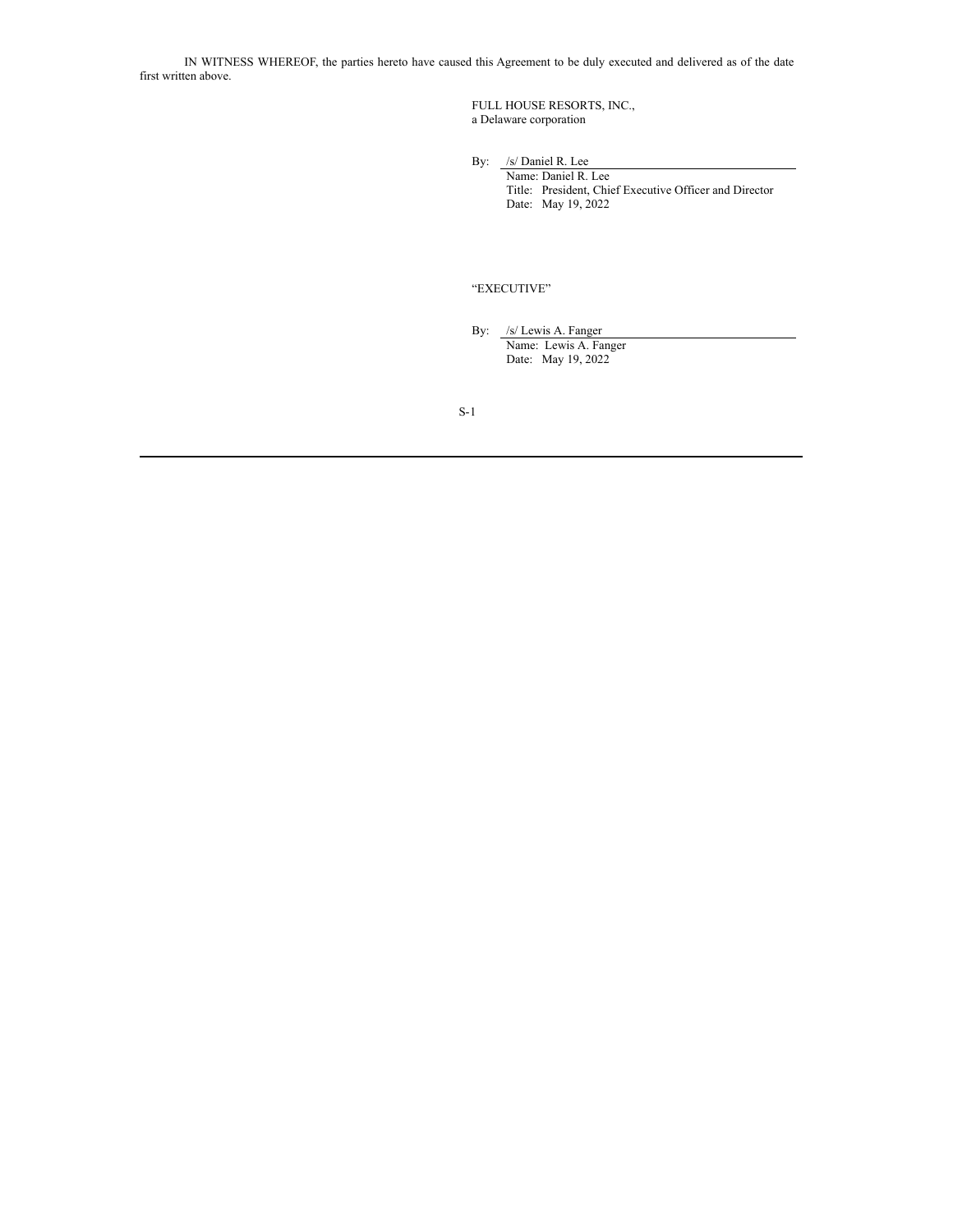# **EXHIBIT A**

#### **GENERAL RELEASE**

For valuable consideration, the receipt and adequacy of which are hereby acknowledged, the undersigned does hereby release and forever discharge the "Releasees" hereunder, consisting of Full House Resorts, Inc., a Delaware corporation (the "Company") and each of its partners, subsidiaries, associates, affiliates, successors, heirs, assigns, agents, directors, officers, and employees, of and from any and all manner of action or actions, cause or causes of action, in law or in equity, suits, debts, liens, contracts, agreements, promises, liability, claims, demands, damages, losses, costs, attorneys' fees or expenses, of any nature whatsoever, known or unknown, fixed or contingent (hereinafter called "Claims"), which the undersigned now has or may hereafter have against the Releasees, or any of them, by reason of any matter, cause, or thing whatsoever from the beginning of time to the date hereof. The Claims released herein include, without limiting the generality of the foregoing, any Claims in any way arising out of, based upon, or related to the employment or termination of employment of the undersigned by the Releasees, or any of them; any alleged breach of any express or implied contract of employment; any alleged torts or other alleged legal restrictions on Releasees' right to terminate the employment of the undersigned; and any alleged violation of any federal, state or local statute or ordinance including, without limitation, Title VII of the Civil Rights Act of 1964, the Age Discrimination In Employment Act, the Americans With Disabilities Act, and the Nevada Fair Employment Practices Act. Notwithstanding the foregoing, this general release (the "Release") shall not operate to release any rights or claims of the undersigned (i) to payments or benefits under Sections 4.4, 5, 6, 8.1, and Article 9 of that certain Employment Agreement, effective as of May 19, 2022, between Full House, Inc. and the undersigned (the "Employment Agreement"), (ii) to payments or benefits under any equity award agreement between the undersigned and Company, (iii) with respect to Article V of the Employment Agreement, (iv) to accrued or vested benefits the undersigned may have, if any, as of the date hereof under any applicable plan, policy, practice, program, contract or agreement with Company, (v) to any Claims, including claims for indemnification and/or advancement of expenses, arising under any indemnification agreement between the undersigned and Company or under the bylaws, certificate of incorporation of other similar governing document of Company, or (vi) to any Claims which cannot be waived by an employee under applicable law.

IN ACCORDANCE WITH THE OLDER WORKERS BENEFIT PROTECTION ACT OF 1990, THE UNDERSIGNED IS HEREBY ADVISED AS FOLLOWS:

(A) EXECUTIVE HAS THE RIGHT TO CONSULT WITH AN ATTORNEY BEFORE SIGNING THIS RELEASE;

(B) EXECUTIVE HAS TWENTY-ONE (21) DAYS TO CONSIDER THIS RELEASE BEFORE SIGNING IT; AND

(C) EXECUTIVE HAS SEVEN (7) DAYS AFTER SIGNING THIS RELEASE TO REVOKE THIS RELEASE, AND THIS RELEASE WILL BECOME EFFECTIVE UPON THE EXPIRATION OF THAT REVOCATION PERIOD.

The undersigned represents and warrants that there has been no assignment or other transfer of any interest in any Claim which Executive may have against Releasees, or any of them, and the undersigned agrees to indemnify and hold Releasees, and each of them, harmless from any liability, Claims, demands, damages, costs, expenses and attorneys' fees incurred by Releasees, or any of them, as the result of any such assignment or transfer or any rights or Claims under any such assignment or transfer. It is the intention of the parties that this indemnity does not require payment as a condition precedent to recovery by the Releasees against the undersigned under this indemnity.

A-1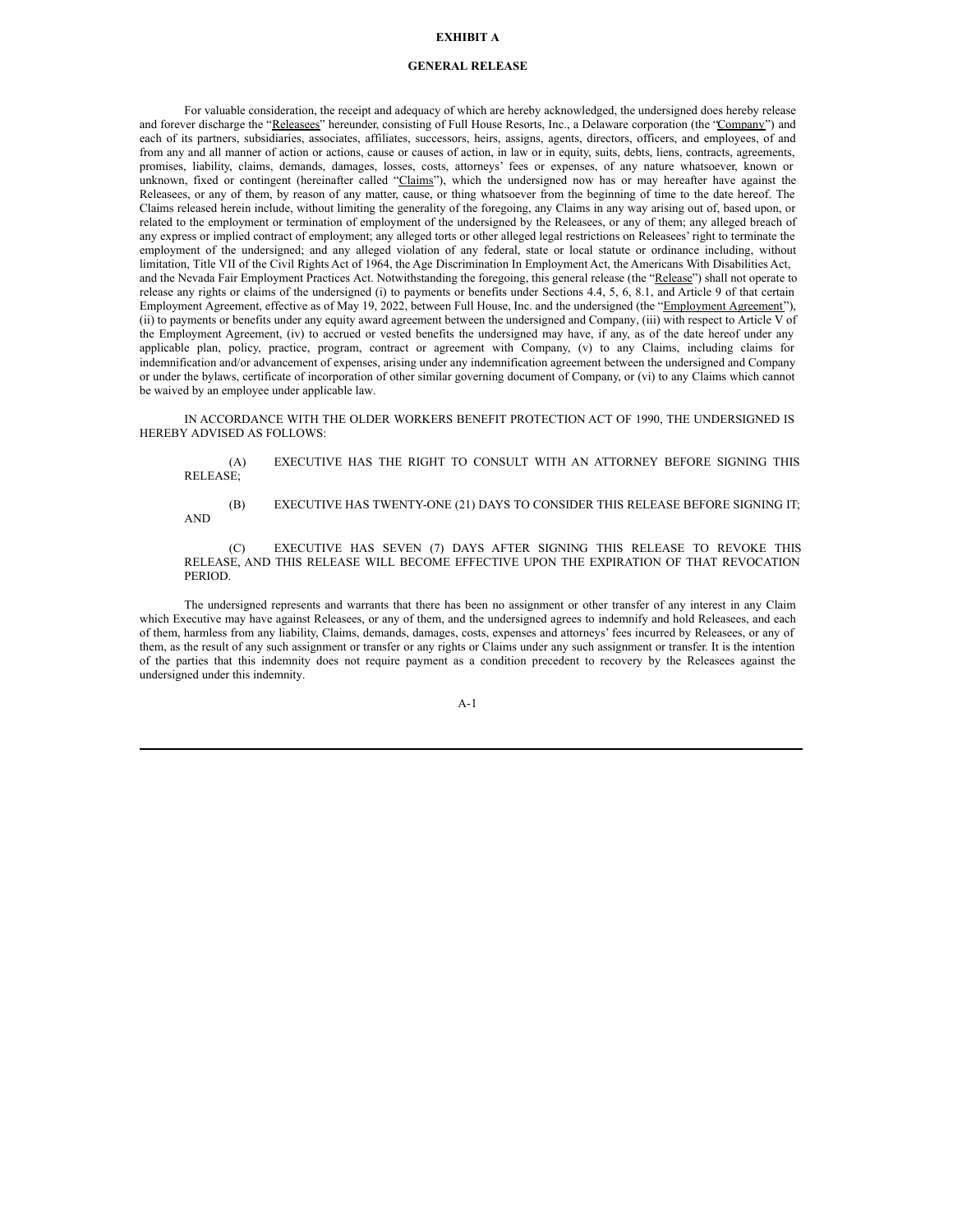The undersigned agrees that if Executive hereafter commences any suit arising out of, based upon, or relating to any of the Claims released hereunder or in any manner asserts against Releasees, or any of them, any of the Claims released hereunder, then the undersigned agrees to pay to Releasees, and each of them, in addition to any other damages caused to Releasees thereby, all attorneys' fees incurred by Releasees in defending or otherwise responding to said suit or Claim.

The undersigned further understands and agrees that neither the payment of any sum of money nor the execution of this Release shall constitute or be construed as an admission of any liability whatsoever by the Releasees, or any of them, who have consistently taken the position that they have no liability whatsoever to the undersigned.

IN WITNESS WHEREOF, the undersigned has executed this Release this \_\_\_\_\_ day of \_\_\_\_\_\_\_\_\_\_\_\_, \_\_\_\_\_.

Lewis A. Fanger